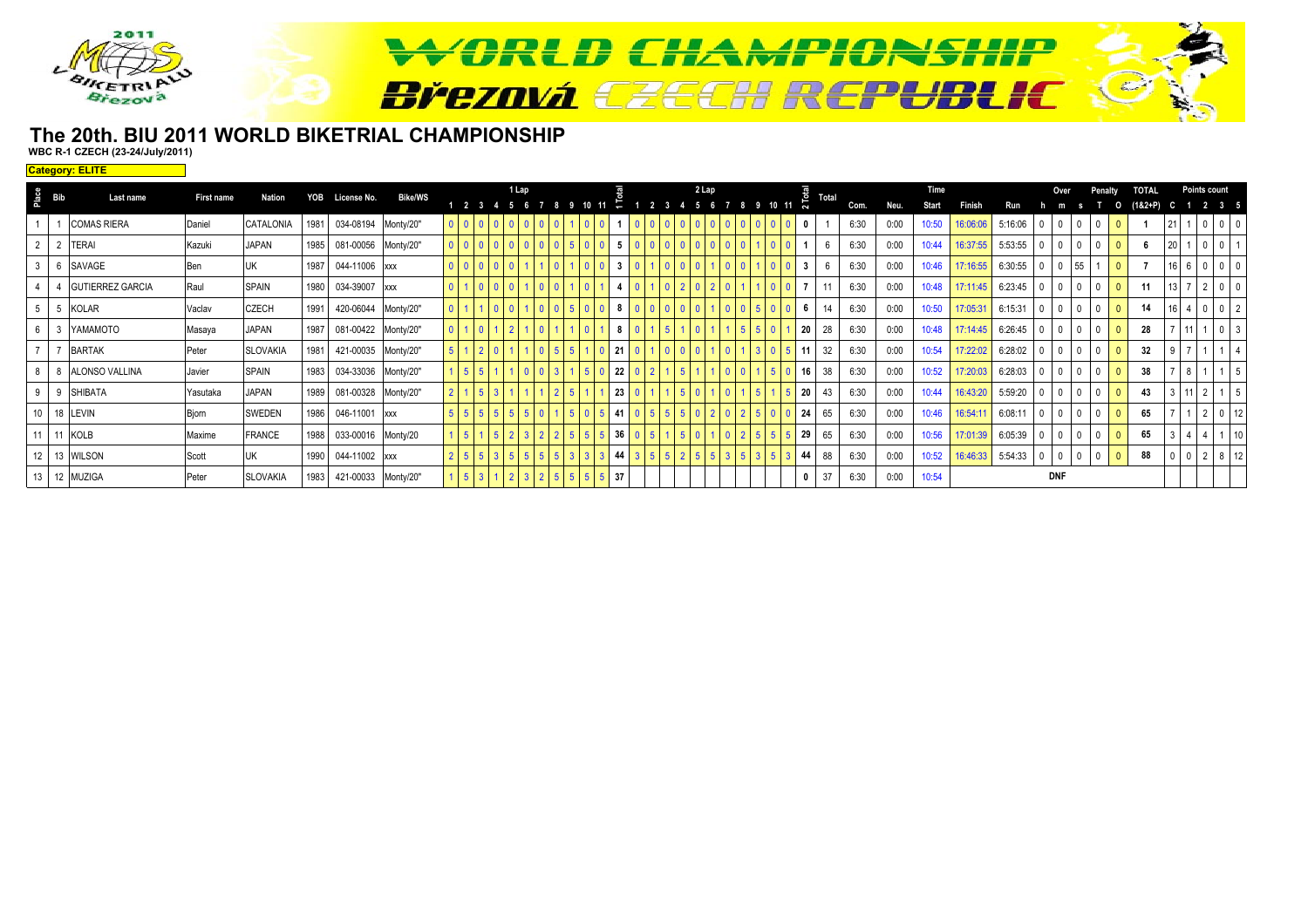

### **The 20th. BIU 2011 WORLD BIKETRIAL CHAMPIONSHIPWBC R-1 CZECH (23-24/July/2011)**

**Category: SENI** 

| Place           | Bib   | Last name                 | First name | Nation           |      | YOB License No.     | Bike/WS    |                |                | 1 Lap                    |   |                |         |                |       |                | 2 Lap        |                   |                        |                 | Total |      |              | Time           |                    |                |               | Over             |                          | Penalty        |                         | <b>TOTAL</b>      |    | <b>Points count</b> |                |    |
|-----------------|-------|---------------------------|------------|------------------|------|---------------------|------------|----------------|----------------|--------------------------|---|----------------|---------|----------------|-------|----------------|--------------|-------------------|------------------------|-----------------|-------|------|--------------|----------------|--------------------|----------------|---------------|------------------|--------------------------|----------------|-------------------------|-------------------|----|---------------------|----------------|----|
|                 | 54    | <b>KOCIS</b>              |            | <b>SLOVAKIA</b>  | 1990 | 421-00011           |            | $\overline{0}$ |                | 1 2 3 4 5 6              |   |                | 9 10 11 | $\div$<br>-7   | 1 2 3 | $\overline{4}$ | 5 6          | - 8<br>$2 \mid 0$ | 9 10 11 $\overline{N}$ | 5               | 12    | Com. | Neu.<br>0:00 | Start<br>10:04 | Finish<br>15:18:36 | Run<br>5:14:36 | h<br>$\Omega$ | m<br>$\mathbf 0$ | <b>S</b><br>$\mathbf{0}$ | т<br>$\Omega$  | $\circ$<br>$\mathbf{0}$ | $(182 + P)$<br>12 |    | 2 3 5<br>2          | 0 <sub>1</sub> |    |
|                 |       |                           | Jan        |                  |      |                     | <b>XXX</b> |                |                | l 5                      |   |                |         |                |       |                |              |                   | I 0                    |                 |       | 6:30 |              |                |                    |                |               |                  |                          |                |                         |                   | -3 |                     |                |    |
| $\overline{2}$  | 35    | <b>TIBAU ROURA</b>        | Rafael     | CATALONIA        | 1992 | 034-08483           | Monty/26"  | $\overline{0}$ |                |                          |   | $\mathbf{0}$   |         | 9              |       |                |              |                   |                        |                 | 13    | 6:30 | 0:00         | 10:06          | 15:37:45           | 5:31:45        | 0             | $\mathbf 0$      | $\mathbf 0$              | $\mathbf{0}$   | $\mathbf{0}$            | 13                |    |                     |                |    |
| 3               |       | 46 FABREGAS               | Alexandre  | <b>FRANCE</b>    | 1992 | 033-00014           | Monty/26   |                |                | I 0<br>$\mathbf{0}$      |   | $\mathbf{0}$   |         | $\overline{2}$ |       |                |              |                   |                        | 17              | 19    | 6:30 | 0:00         | 10:24          | 16:18:37           | 5:54:37        | $\Omega$      | $\mathbf 0$      | 0                        | $\mathbf{0}$   | $\mathbf{0}$            | 19                |    |                     |                |    |
| $\overline{4}$  | 47    | <b>HAMPEL</b>             | Michael    | <b>GERMANY</b>   | 1982 | 049-11102           | <b>XXX</b> |                |                |                          |   |                |         | 13             |       |                |              |                   |                        | 13              | 26    | 6:30 | 0:00         | 10:22          | 15:33:51           | 5:11:51        |               | $\mathbf{0}$     | 0                        | 0              | 0                       | 26                |    |                     |                |    |
| 5               | 33    | <b>GRANOLLERS RELATS</b>  | Ferran     | CATALONIA        | 1992 | 034-08366           | Monty/20"  |                |                |                          |   |                |         | 21             |       |                |              |                   |                        | -9              | 30    | 6:30 | 0:00         | 10:12          | 15:29:38           | 5:17:38        |               | $\mathbf 0$      | 0                        | $\Omega$       | $\mathbf{0}$            | 30                |    |                     |                |    |
| 6 <sup>1</sup>  | 38    | <b>KAKAC</b>              | Martin     | <b>CZECH</b>     | 1992 | 420-08847           | Monty/20"  |                |                |                          |   |                |         | 15             |       |                |              |                   |                        | 15              | 30    | 6:30 | 0:00         | 10:14          | 16:13:55           | 5:59:55        |               | $\mathbf{0}$     | $\mathbf 0$              | $\mathbf{0}$   | 0                       | 30                |    |                     |                |    |
|                 | 31    | <b>FERNANDEZ HOURDIN</b>  | Yann       | <b>ANDORRA</b>   | 1992 | 376-00002           | <b>XXX</b> | $\overline{0}$ |                |                          |   |                |         | 16             |       |                |              |                   |                        |                 | 33    | 6:30 | 0:00         | 10:10          | 15:03:35           | 4:53:35        |               | $\Omega$         | 0                        | $\Omega$       | 0                       | 33                |    |                     |                |    |
| 8               | 41    | LOCHMANN                  | Richard    | <b>CZECH</b>     | 1991 | 420-09246 Monty/20" |            | $\mathbf{0}$   |                |                          |   |                |         | 19             |       |                |              |                   |                        | 19              | 38    | 6:30 | 0:00         | 10:02          | 15:25:00           | 5:23:00        |               | $\mathbf 0$      | $\mathbf 0$              | $\mathbf 0$    | $\mathbf{0}$            | 38                |    |                     |                |    |
| 9               | 63    | SHERIDAN                  | James      | UK               | 1989 | 044-11005 xxx       |            | $\mathbf{0}$   |                | $\overline{\phantom{a}}$ |   |                |         | 23             |       |                | $\mathbf{3}$ | 5 <sup>1</sup>    |                        | 28              | 51    | 6:30 | 0:00         | 10:20          | 15:36:42           | 5:16:42        |               | $\mathbf{0}$     | $\mathbf 0$              | $\mathbf{0}$   | $\Omega$                | 51                |    |                     |                |    |
|                 |       | 10 43 PROCHAZKA           | Adam       | <b>CZECH</b>     | 1981 | 420-01573 xxx       |            |                |                |                          |   |                |         | 30             |       |                |              | $5 \mid 3$        |                        | 22              | 52    | 6:30 | 0:00         | 10:08          | 15:58:30           | 5:50:30        |               | $\mathbf{0}$     | $\mathbf 0$              | $\mathbf 0$    | $\mathbf{0}$            | 52                |    |                     |                |    |
| 11              | 60    | <b>BACKGREN</b>           | Peter      | <b>SWEDEN</b>    | 1989 | 046-11002 xxx       |            | $\overline{0}$ |                |                          |   |                |         | 28             |       |                |              |                   |                        | 30              | 58    | 6:30 | 0:00         | 10:00          | 14:51:00           | 4:51:00        |               | $\mathbf 0$      | $\mathbf 0$              | $\mathbf{0}$   |                         | 58                |    |                     |                |    |
|                 |       | 12 44 PROCHAZKA           | Pavel      | <b>CZECH</b>     | 1983 | 420-01570           | <b>XXX</b> | $\overline{0}$ |                |                          |   |                |         | 29             |       |                |              | 3 I               |                        | 29              | 58    | 6:30 | 0:00         | 10:10          | 15:59:17           | 5:49:17        | $\Omega$      | $\mathbf{0}$     | $\mathbf 0$              | $\mathbf{0}$   | $\mathbf{0}$            | 58                |    |                     |                |    |
|                 |       | 13 37 BRAMBORA            | Karel      | <b>CZECH</b>     | 1989 | 420-04310 Monty/20" |            |                |                |                          |   |                |         | 28             |       |                |              |                   |                        | 34              | 62    | 6:30 | 0:00         | 10:12          | 15:45:00           | 5:33:00        |               | $\mathbf{0}$     | $^{\circ}$               | 0              |                         | 62                |    |                     |                |    |
|                 |       | 14 58 MARTINEZ CARRASCO   | Raul       | <b>SPAIN</b>     | 1982 | 034-30005           | <b>XXX</b> | 2 <sub>1</sub> |                | $5\overline{5}$<br>l 5   |   |                |         | 37             |       |                |              | 5 <sub>1</sub>    |                        | 26              | 63    | 6:30 | 0:00         | 10:16          | 15:23:19           | 5:07:19        | $\Omega$      | $\mathbf 0$      | $\mathbf 0$              | $\overline{0}$ | $\mathbf{0}$            | 63                |    |                     |                |    |
|                 | 15 55 | <b>ROTH</b>               | Lukas      | <b>SLOVAKIA</b>  | 1988 | 421-00029           | Monty/20"  |                |                |                          |   |                |         | 29             |       |                |              |                   |                        | 38              | 67    | 6:30 | 0:00         | 10:20          | 16:15:09           | 5:55:09        |               | $\mathbf{0}$     | $\mathbf 0$              | $\Omega$       |                         | 67                |    |                     |                |    |
| 16 <sup>1</sup> |       | 42 PETRASEK               | Marek      | <b>CZECH</b>     | 1990 | 420-09301           | <b>XXX</b> | 3 <sup>1</sup> |                | $\mathbf{3}$             |   | $\overline{2}$ |         | 35             |       |                |              |                   |                        | 36              | 71    | 6:30 | 0:00         | 10:18          | 16:22:30           | 6:04:30        |               | $\mathbf{0}$     | 0                        | $\mathbf{0}$   | $\Omega$                | 71                |    |                     |                |    |
| 17 <sup>1</sup> | 40    | <b>KUBENKA</b>            | Michal     | <b>CZECH</b>     | 1991 | 420-08904           | Monty/20"  |                |                |                          |   |                |         | 55             |       |                |              |                   |                        | -27             | 82    | 6:30 | 0:00         | 10:26          | 16:26:53           | 6:00:53        |               | $\mathbf{0}$     | 0                        | $\Omega$       |                         | 82                |    |                     |                |    |
|                 | 18 39 | <b>KASPAR</b>             | Jaromír    | <b>CZECH</b>     | 1987 | 420-09137           | <b>XXX</b> | 5 <sup>1</sup> |                |                          | 5 | $\mathbf{3}$   |         | 39             |       |                |              |                   |                        | 44              | 83    | 6:30 | 0:00         | 10:26          | 16:49:00           | 6:23:00        |               | $\mathbf{0}$     | 0                        | $\Omega$       | $\mathbf{0}$            | 83                |    |                     |                |    |
|                 | 19 32 | <b>ARAMBURU TAGLIOTTI</b> | Ramiro     | <b>ARGENTINA</b> | 1980 | 054-00001           | <b>XXX</b> |                |                |                          |   |                |         | 51             |       |                |              |                   |                        | 46              | 97    | 6:30 | 0:00         | 10:06          | 15:28:07           | 5:22:07        |               | $\mathbf 0$      | $\mathbf 0$              | $\mathbf{0}$   | $\mathbf{0}$            | 97                |    |                     |                |    |
| 20              | 45    | <b>SMID</b>               | David      | <b>CZECH</b>     | 1974 | 420-05894           | <b>XXX</b> |                |                |                          |   |                |         | 49             |       |                |              |                   |                        | 52              | 101   | 6:30 | 0:00         | 10:22          | 16:50:00           | 6:28:00        |               | $\mathbf 0$      | 0                        | $\Omega$       | $\overline{0}$          | 101               |    |                     |                |    |
| 21              | 56    | <b>SCHMIDT</b>            | Tomas      | <b>SLOVAKIA</b>  | 1991 | 421-00017           | <b>XXX</b> |                |                | -5                       |   |                |         | 55             |       |                |              |                   |                        | 49              | 104   | 6:30 | 0:00         | 10:14          | 16:27:00           | 6:13:00        |               | $\mathbf{0}$     | $\mathbf 0$              | $\mathbf 0$    | $\mathbf{0}$            | 104               |    |                     |                |    |
| 22              | 50    | PASQUALI                  | Matteo     | <b>ITALY</b>     | 1988 | 039-00045 xxx       |            |                |                |                          |   |                |         | 52             |       |                |              |                   |                        | 55              | 107   | 6:30 | 0:00         | 10:24          | 15:09:30           | 4:45:30        |               | $\mathbf{0}$     | $\mathbf 0$              | $\Omega$       | $\overline{0}$          | 107               |    |                     |                |    |
|                 |       | 23 36 MORILLO ALMENDROS   | David      | CATALONIA        | 1978 | 034-08277           | <b>XXX</b> |                |                |                          |   |                |         | 55             |       |                |              |                   |                        | 53              | 108   | 6:30 | 0:00         | 10:00          | 15:27:45           | 5:27:45        |               | $\mathbf{0}$     | $\mathbf{0}$             | $\mathbf{0}$   | $\mathbf{0}$            | 108               |    |                     |                |    |
| 24              | 30    | <b>MEDRANO RODRIGO</b>    | Xus        | <b>ANDORRA</b>   | 1991 | 376-00003 xxx       |            |                |                |                          |   |                |         | 55             |       |                |              |                   |                        | 55              | 110   | 6:30 | 0:00         | 10:08          | 14:46:40           | 4:38:40        | n             | $\mathbf{0}$     | $\Omega$                 | $\mathbf{0}$   | $\mathbf{0}$            | 110               |    |                     |                |    |
|                 |       | 25 61 JOHANSSON           | Daniel     | <b>SWEDEN</b>    | 1990 | 046-11007           | <b>XXX</b> | 5 <sup>1</sup> | 5 <sub>1</sub> | -5                       |   |                |         | 55             |       |                |              | 5 <sub>1</sub>    |                        | 55              | 110   | 6:30 | 0:00         | 10:02          | 14:48:00           | 4:46:00        | 0             | $\mathbf{0}$     | 0                        | $\mathbf 0$    | $\mathbf{0}$            | 110               |    |                     |                |    |
| 26              |       | 62 PIHLSGARD              | Linus      | <b>SWEDEN</b>    | 1992 | 046-11008 xxx       |            |                |                |                          |   |                |         | 55             |       |                |              |                   |                        | 55              | 110   | 6:30 | 0:00         | 10:16          | 15:42:20           | 5:26:20        | $\Omega$      | $\mathbf{0}$     | $^{\circ}$               | $\overline{0}$ | $\mathbf{0}$            | 110               |    |                     |                |    |
|                 | 27 64 | <b>WINDSOR</b>            | Ross       | <b>USA</b>       | 1988 | 001-00001           | <b>XXX</b> |                |                |                          |   |                |         | 51             |       |                |              | 5                 |                        | 40              | 91    | 6:30 | 0:00         | 10:18          |                    |                |               | <b>DNF</b>       |                          |                |                         |                   |    |                     | $0$ 18         |    |
|                 |       | 28 49 GUALENI             | Daniele    | <b>ITALY</b>     | 1992 | 039-00044 xxx       |            |                |                |                          |   |                |         | 55             |       |                |              |                   |                        | 25 <sub>1</sub> | 80    | 6:30 | 0:00         | 10:04          |                    |                |               | <b>DNF</b>       |                          |                |                         |                   |    |                     |                | 16 |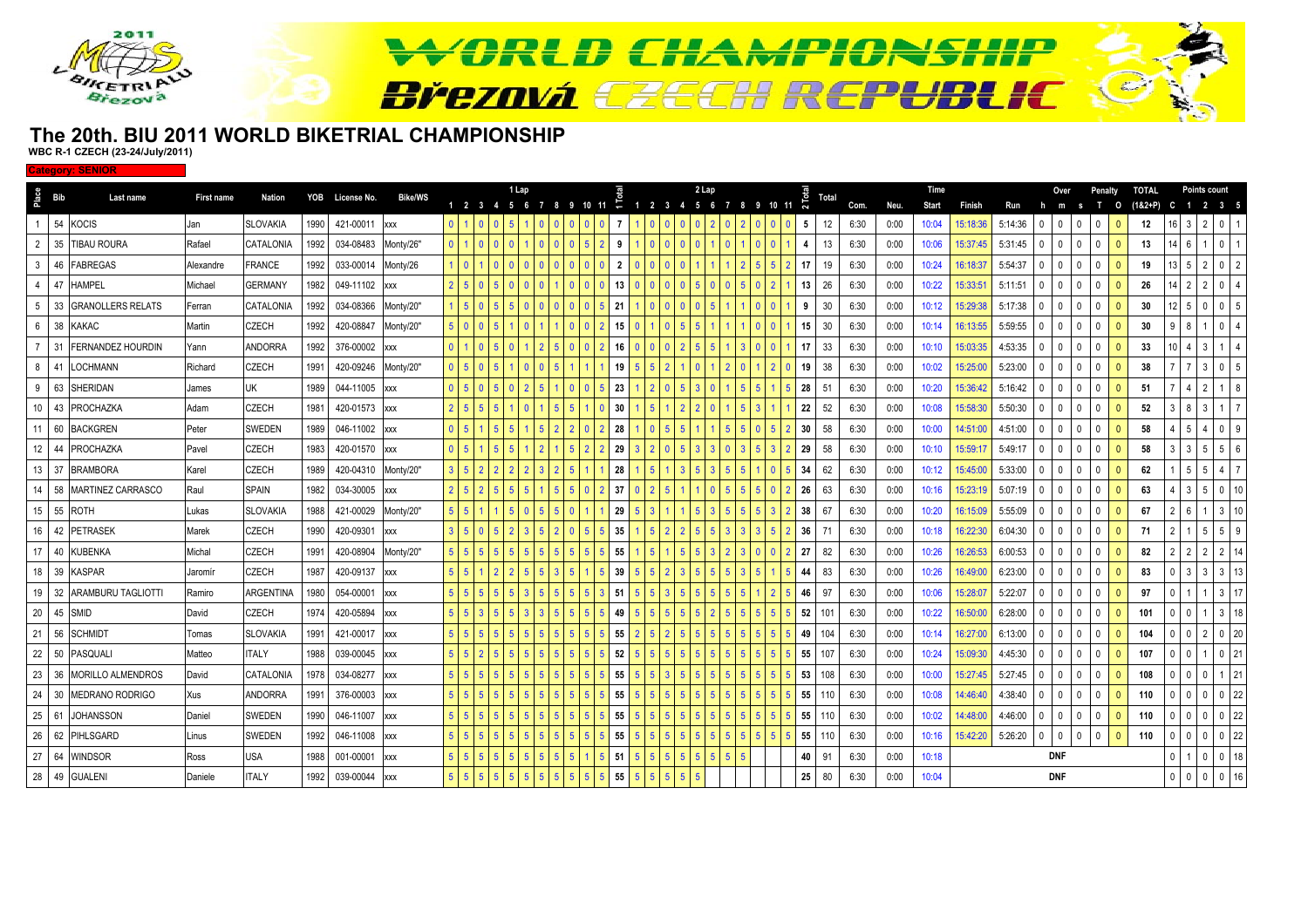

### **The 20th. BIU 2011 WORLD BIKETRIAL CHAMPIONSHIPWBC R-1 CZECH (23-24/July/2011)**

**Category: JUNIOR**

|   | $rac{e}{2}$ Bib | Last name                  | <b>First name</b> | Nation          | YOB  | License No.         | <b>Bike/WS</b> |                  |  |           | 1 Lap |    |        |                |             | 2 Lap |  |       |      | Total |      |      | Time  |          |         |   |    |                |              | <b>TOTAL</b> |                 |         | <b>Points count</b> |  |
|---|-----------------|----------------------------|-------------------|-----------------|------|---------------------|----------------|------------------|--|-----------|-------|----|--------|----------------|-------------|-------|--|-------|------|-------|------|------|-------|----------|---------|---|----|----------------|--------------|--------------|-----------------|---------|---------------------|--|
|   |                 |                            |                   |                 |      |                     |                |                  |  | 1 2 3 4 5 |       |    | 10, 11 |                | $1 \t2 \t3$ |       |  | 10 11 | ົີ   |       | Com. | Neu. | Start | Finish   | Run     | m |    |                | O            | $(182 + P)$  |                 |         | 2 3 5               |  |
|   |                 | 88 NYMANN                  | Joacim            | SWEDEN          | 1994 | 046-11003 xxx       |                | $\overline{0}$   |  |           |       |    |        |                |             |       |  |       |      |       | 6:30 | 0:00 | 10:42 | 17:03:45 | 6:21:45 |   |    | $\Omega$       | $\mathbf{0}$ | 12           |                 |         |                     |  |
|   |                 | 84 JANOSKA                 | Ladislav          | <b>SLOVAKIA</b> | 1994 | 421-00027           | Monty/20"      | $\overline{0}$   |  |           |       |    |        | $\overline{2}$ |             |       |  |       |      |       | 6:30 | 0:00 | 10:28 | 16:56:10 | 6:28:10 |   |    | $^{\circ}$     | $\mathbf{0}$ |              | 15 <sup>1</sup> |         |                     |  |
|   |                 | 70 MOLLA GARCIA            | Armand            | CATALONIA       | 1994 | 034-08327           | Monty/20"      | $\overline{0}$   |  |           |       |    |        |                |             |       |  |       |      | 22    | 6:30 | 0:00 | 10:34 | 16:08:40 | 5:34:40 |   |    | $\Omega$       |              | 22           |                 |         |                     |  |
|   |                 | 80 DERMAKS                 | Ansis             | LATVIA          | 1994 | 371-11002 xxx       |                | $\overline{0}$   |  |           |       |    |        | 18             |             |       |  |       |      | 29    | 6:30 | 0:00 | 10:32 | 16:23:17 | 5:51:17 |   |    |                |              | 29           |                 |         |                     |  |
|   |                 | 83 KALUS                   | Tomas             | <b>SLOVAKIA</b> | 1993 | 421-00026 Monty/20" |                | 5 <sup>1</sup>   |  |           |       |    |        | 34             |             |       |  |       |      |       | 6:30 | 0:00 | 10:38 | 16:34:35 | 5:56:35 |   |    |                |              |              |                 |         |                     |  |
| 6 |                 | 75 MUSIL                   | Jan               | <b>CZECH</b>    | 1993 | 420-08391           | Monty/26"      | $2 \overline{5}$ |  |           |       |    |        | 26             |             |       |  |       | 23   |       | 6:30 | 0:00 | 10:30 | 17:06:50 | 6:36:50 | 6 | 50 | $\overline{2}$ |              | 51           |                 |         |                     |  |
|   |                 | 78 ALLEGRETTI              | Alessandro        | <b>ITALY</b>    | 1994 | 039-00039 Monty/20" |                | $\overline{0}$   |  |           |       | -5 |        | 38             |             |       |  |       | 26   | 64    | 6:30 | 0:00 | 10:40 | 16:40:33 | 6:00:33 |   |    | $^{\circ}$     |              | 64           |                 | 5 3 3 0 |                     |  |
| 8 |                 | 79 AMARI                   | Yamato            | <b>JAPAN</b>    | 1995 | 081-00517           | Monty/20"      | 3 <sup>1</sup>   |  |           |       |    |        | 38             |             |       |  |       | 35   |       | 6:30 | 0:00 | 10:30 | 16:37:14 | 6:07:14 |   |    | $\Omega$       |              | 73           |                 |         | $5 \mid 2 \mid 3$   |  |
| 9 |                 | 73 KRIVA                   | Vojtech           | <b>CZECH</b>    | 1995 | 420-09290 Monty/20" |                | 3 <sup>1</sup>   |  |           |       |    |        | 42             |             |       |  |       | 33   |       | 6:30 | 0:00 | 10:36 | 16:52:08 | 6:16:08 |   |    | $\Omega$       |              | 75           |                 |         |                     |  |
|   |                 | 77 PUFFER                  | Dominik           | <b>CZECH</b>    | 1993 | 420-08366 Monty/20" |                | $1\overline{5}$  |  |           |       |    |        | 42             |             |       |  |       | 35   |       | 6:30 | 0:00 | 10:42 | 17:03:50 | 6:21:50 |   |    | $^{\circ}$     |              | 77           |                 |         |                     |  |
|   |                 | 11 85 BEHRO                | Martin            | <b>SLOVAKIA</b> | 1995 | 421-00001           | Monty/20"      | $5 \mid 5$       |  |           |       |    |        | 43             |             |       |  |       | 46   | 89    | 6:30 | 0:00 | 10:36 | 16:31:00 | 5:55:00 |   |    | $\mathbf{0}$   |              | 89           |                 |         |                     |  |
|   |                 | 12 86 MENDEZ HERRERA       | Jose German       | <b>SPAIN</b>    | 1995 | 034-30008 xxx       |                | 5 <sup>1</sup>   |  |           |       |    |        | 55             |             |       |  |       | 43   | 98    | 6:30 | 0:00 | 10:32 | 15:13:35 | 4:41:35 |   |    |                |              | 98           |                 |         |                     |  |
|   | 13 71           | <b>HEREDIA RODRIGUEZ</b>   | Nacho             | CATALONIA       | 1994 | 034-08420 Monty/20" |                |                  |  |           |       |    |        | 51             |             |       |  |       |      | 98    | 6:30 | 0:00 | 10:34 | 16:28:35 | 5:54:35 |   |    |                |              | 98           |                 |         |                     |  |
|   |                 | 14 76 PESEK                | Ondrej            | <b>CZECH</b>    | 1994 | 420-09329 Monty/20" |                | $5 \mid 5$       |  |           |       | -5 |        | 53             |             |       |  |       | . 51 |       | 6:30 | 0:00 | 10:38 | 16:59:30 | 6:21:30 |   |    | $^{\circ}$     | $\mathbf{0}$ | 104          |                 |         |                     |  |
|   |                 | 15   87   CASTANARES MUNOZ | Dario             | <b>SPAIN</b>    | 1994 | 034-10001 xxx       |                | $5 \vert 5$      |  |           |       | -5 |        | 55             |             |       |  |       | 55   | 110   | 6:30 | 0:00 | 10:28 | 15:39:33 | 5:11:33 |   |    | $^{\circ}$     | $\mathbf{0}$ | 110          |                 |         |                     |  |
|   | 16 74 KRIZ      |                            | Tadeas            | <b>CZECH</b>    | 1995 | 420-08949 Monty/20" |                | $5 \mid 5$       |  |           |       |    |        | 55             |             |       |  |       | 55   |       | 6:30 | 0:00 | 10:40 | 16:16:00 | 5:36:00 |   |    | $\mathbf{0}$   | $\mathbf{0}$ | 110          |                 |         | $0 0 0 22$          |  |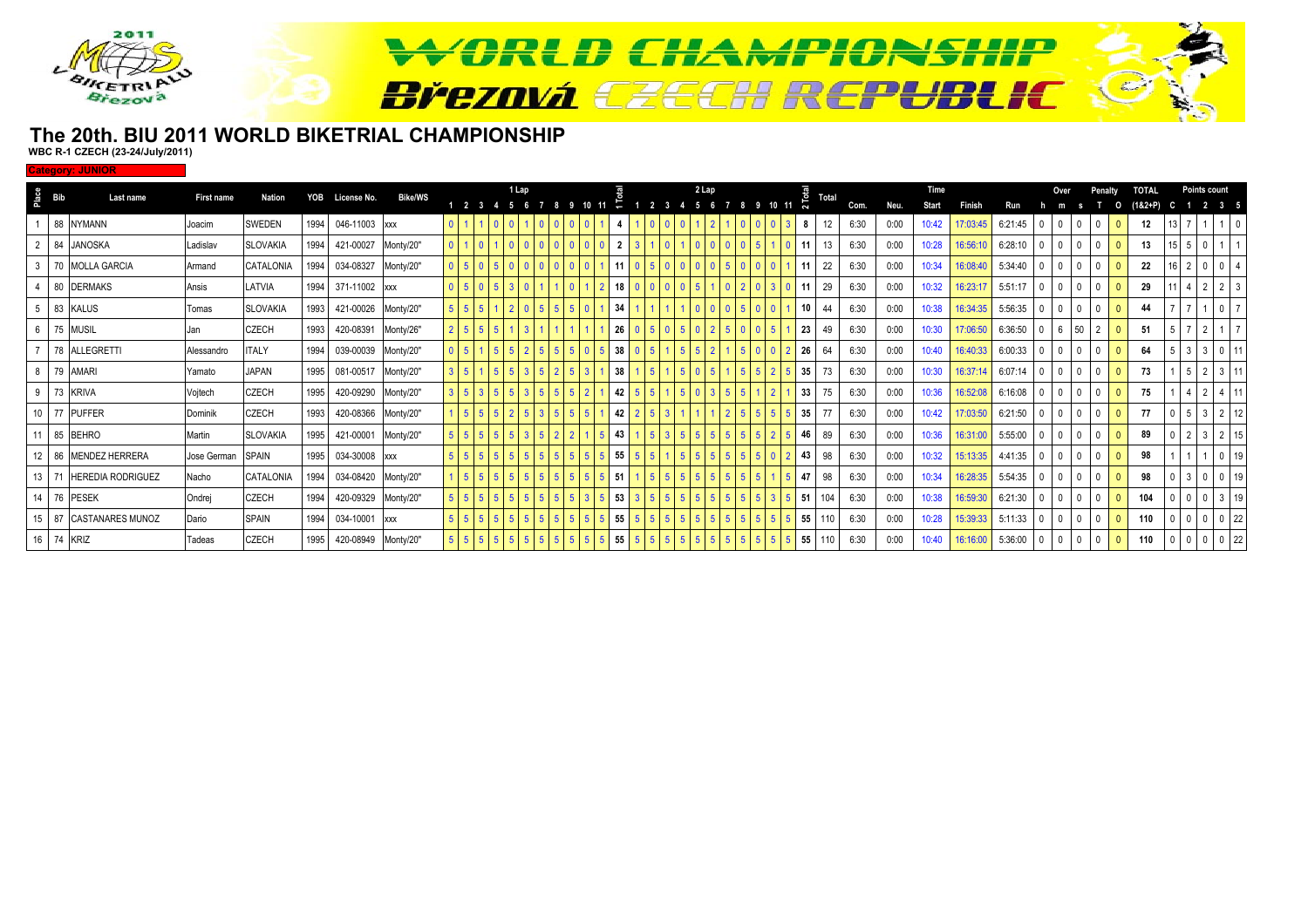

#### **The 20th. BIU 2011 WORLD BIKETRIAL CHAMPIONSHIPWBC R-1 CZECH (23-24/July/2011)**

**Category: SCRATCH**

|                 | $rac{e}{2}$ Bib       | Last name                | <b>First name</b> | Nation          |      | YOB License No. | <b>Bike/WS</b> |                |                | 1 Lap |    |                |           |                |             | 2 Lap |                |                   |    | Total |      |      | Time         |          |         |              | Over            |                                | Penalty      | <b>TOTAL</b> |     |                | <b>Points count</b> |                |
|-----------------|-----------------------|--------------------------|-------------------|-----------------|------|-----------------|----------------|----------------|----------------|-------|----|----------------|-----------|----------------|-------------|-------|----------------|-------------------|----|-------|------|------|--------------|----------|---------|--------------|-----------------|--------------------------------|--------------|--------------|-----|----------------|---------------------|----------------|
|                 |                       |                          |                   |                 |      |                 |                |                | 1 2 3 4 5 6    |       |    |                | 8 9 10 11 | ÷              | 1 2 3 4 5 6 |       | $\overline{7}$ | 8 9 10 11         |    |       | Com. | Neu. | <b>Start</b> | Finish   | Run     | h            | m               | $\mathbf{T}$<br>$\mathbf{s}$   | $\circ$      | $(18.2 + P)$ | C   | $\blacksquare$ | 2 3 5               |                |
|                 |                       | 54 KOCIS                 | Jan               | SLOVAKIA        | 1990 | 421-00011       | <b>XXX</b>     |                |                |       |    |                |           |                |             |       |                |                   | 5  | 12    | 6:30 | 0:00 | 10:04        | 15:18:36 | 5:14:36 | $\Omega$     | $\mathbf{0}$    | $\mathbf{0}$<br>$\Omega$       | $\mathbf{0}$ | 12           |     |                |                     | $\overline{0}$ |
|                 | $2^{\circ}$<br>88     | <b>NYMANN</b>            | Joacim            | SWEDEN          | 1994 | 046-11003       | <b>XXX</b>     |                |                |       |    |                |           |                |             |       |                |                   | 8  | 12    | 6:30 | 0:00 | 10:42        | 17:03:45 | 6:21:45 | $\Omega$     | $\mathbf 0$     | $\mathbf 0$<br>$\Omega$        | $\mathbf{0}$ | 12           |     |                |                     |                |
|                 | 3 <sup>1</sup><br>84  | <b>JANOSKA</b>           | Ladislav          | SLOVAKIA        | 1994 | 421-00027       | Monty/20"      |                |                |       |    |                |           | 2              |             |       |                |                   | 11 | 13    | 6:30 | 0:00 | 10:28        | 16:56:10 | 6:28:10 | $\mathbf{0}$ | $\mathbf{0}$    | $\mathbf{0}$<br>$\overline{0}$ | $\Omega$     | 13           |     | 15   5         |                     |                |
|                 | 35<br>$\overline{4}$  | <b>TIBAU ROURA</b>       | Rafael            | CATALONIA       | 1992 | 034-08483       | Monty/26"      |                |                |       |    | $\Omega$       |           | 9              |             |       |                | $01$ 0            | 4  | 13    | 6:30 | 0:00 | 10:06        | 15:37:45 | 5:31:45 | $\mathbf{0}$ | $\mathbf 0$     | $\mathbf 0$<br>$\mathbf{0}$    | $\mathbf{0}$ | 13           |     | l 6            |                     |                |
|                 | 5 <sub>5</sub><br>46  | <b>FABREGAS</b>          | Alexandre         | FRANCE          | 1992 | 033-00014       | Monty/26       |                |                |       |    |                |           | $\overline{2}$ |             |       |                |                   | 17 | 19    | 6:30 | 0:00 | 10:24        | 16:18:37 | 5:54:37 | $\mathbf{0}$ | $\mathbf 0$     | 0<br>$\Omega$                  | $\mathbf{0}$ | 19           |     | 13 5           |                     |                |
|                 | 70<br>$6\overline{6}$ | <b>MOLLA GARCIA</b>      | Armand            | CATALONIA       | 1994 | 034-08327       | Monty/20"      |                |                |       |    |                |           |                |             |       |                |                   | 11 | 22    | 6:30 | 0:00 | 10:34        | 16:08:40 | 5:34:40 | $\Omega$     | $\mathbf 0$     | $\mathbf 0$<br>$\Omega$        | $\mathbf{0}$ | 22           |     |                |                     |                |
| $7^{\circ}$     | 47                    | <b>HAMPEL</b>            | Michael           | <b>GERMANY</b>  | 1982 | 049-11102       | <b>XXX</b>     | $5^{\circ}$    |                |       |    |                |           | 13             |             |       |                |                   | 13 | 26    | 6:30 | 0:00 | 10:22        | 15:33:51 | 5:11:51 | $\mathbf{0}$ | $\mathbf{0}$    | $\mathbf 0$<br>$\overline{0}$  | $\mathbf{0}$ | 26           |     | $14$   2   2   | <b>0</b>            |                |
|                 | 8 <sup>1</sup>        | 80 DERMAKS               | Ansis             | <b>ATVIA</b>    | 1994 | 371-11002       | <b>XXX</b>     | 5 <sup>5</sup> |                |       |    | $\Omega$       |           | 18             |             |       |                | $0 \mid 3 \mid 0$ | 11 | 29    | 6:30 | 0:00 | 10:32        | 16:23:17 | 5:51:17 | $\Omega$     | $\mathbf 0$     | $^{\circ}$<br>$\mathbf{0}$     | $\mathbf{0}$ | 29           |     |                |                     |                |
| 9               | 33                    | <b>GRANOLLERS RELATS</b> | Ferran            | CATALONIA       | 1992 | 034-08366       | Monty/20"      |                |                |       |    |                |           | 21             |             |       |                |                   | 9  | 30    | 6:30 | 0:00 | 10:12        | 15:29:38 | 5:17:38 | $\mathsf{n}$ | 0               | $\Omega$<br>$\Omega$           |              | 30           |     | $12$   5       |                     | $\overline{0}$ |
|                 | 38<br>$10-10$         | <b>KAKAC</b>             | Martin            | <b>ZECH</b>     | 1992 | 420-08847       | Monty/20"      |                |                |       |    |                |           | 15             |             |       |                |                   | 15 | 30    | 6:30 | 0:00 | 10:14        | 16:13:55 | 5:59:55 | $\Omega$     | $\mathbf{0}$    | $\mathbf{0}$<br>$\Omega$       | $\Omega$     | 30           |     |                |                     |                |
|                 | 11   31               | <b>FERNANDEZ HOURDIN</b> | Yann              | ANDORRA         | 1992 | 376-00002       | <b>XXX</b>     |                |                |       |    |                |           | 16             |             |       |                |                   | 17 | 33    | 6:30 | 0:00 | 10:10        | 15:03:35 | 4:53:35 | $\Omega$     | $\mathbf{0}$    | $\mathbf 0$<br>$\mathbf{0}$    | $\mathbf{0}$ | 33           |     |                |                     |                |
|                 | 12                    | 41 LOCHMANN              | Richard           | <b>ZECH</b>     | 1991 | 420-09246       | Monty/20"      | $\overline{5}$ |                |       |    |                |           | 19             |             |       |                |                   | 19 | 38    | 6:30 | 0:00 | 10:02        | 15:25:00 | 5:23:00 | $\Omega$     | $\mathbf 0$     | 0<br>$\mathbf{0}$              | $\mathbf{0}$ | 38           |     |                | $\mathbf{0}$        |                |
| 13              |                       | 83 KALUS                 | Tomas             | SLOVAKIA        | 1993 | 421-00026       | Monty/20"      | $\overline{5}$ |                |       |    |                |           | 34             |             |       |                |                   | 10 | 44    | 6:30 | 0:00 | 10:38        | 16:34:35 | 5:56:35 | $\mathbf{0}$ | $\mathbf{0}$    | $^{\circ}$<br>$\Omega$         | $\mathbf{0}$ | 44           |     |                |                     | $\Omega$       |
| 14              | 63                    | SHERIDAN                 | James             | JK              | 1989 | 044-11005       | <b>XXX</b>     |                |                |       |    |                |           | 23             |             |       |                |                   | 28 | 51    | 6:30 | 0:00 | 10:20        | 15:36:42 | 5:16:42 | $\cap$       | $\mathbf 0$     | $\Omega$<br>$\Omega$           |              | 51           |     |                |                     |                |
|                 | 15 75                 | <b>MUSIL</b>             | Jan               | <b>ZECH</b>     | 1993 | 420-08391       | Monty/26"      |                |                |       |    |                |           | 26             |             |       |                |                   | 23 | 49    | 6:30 | 0:00 | 10:30        | 17:06:50 | 6:36:50 |              | $6\overline{6}$ | 50<br>$\overline{2}$           |              | 51           |     |                |                     |                |
|                 |                       | 16 43 PROCHAZKA          | Adam              | CZECH           | 1981 | 420-01573       | <b>XXX</b>     | $\overline{5}$ |                |       |    | $5^{\circ}$    |           | 30             |             |       |                | 3 <sup>1</sup>    | 22 | 52    | 6:30 | 0:00 | 10:08        | 15:58:30 | 5:50:30 | $\Omega$     | $\overline{0}$  | $^{\circ}$<br>$\mathbf{0}$     | $\mathbf 0$  | 52           |     | -8             | - 3                 |                |
| 17              | 60                    | <b>BACKGREN</b>          | Peter             | SWEDEN          | 1989 | 046-11002       | <b>XXX</b>     |                |                |       |    |                |           | 28             |             |       |                |                   | 30 | 58    | 6:30 | 0:00 | 10:00        | 14:51:00 | 4:51:00 | $\Omega$     | 0               | $\mathbf{0}$<br>$\Omega$       |              | 58           |     |                |                     |                |
| 18              | 44                    | <b>PROCHAZKA</b>         | Pavel             | <b>ZECH</b>     | 1983 | 420-01570       | <b>XXX</b>     |                |                |       |    |                |           | 29             |             |       |                |                   | 29 | 58    | 6:30 | 0:00 | 10:10        | 15:59:17 | 5:49:17 | $\Omega$     | $\mathbf{0}$    | $\mathbf 0$<br>n               | $\mathbf{0}$ | 58           |     | - 3            |                     |                |
|                 | 19 37                 | <b>BRAMBORA</b>          | Karel             | <b>ZECH</b>     | 1989 | 420-04310       | Monty/20"      |                |                |       |    |                |           | 28             |             |       |                |                   | 34 | 62    | 6:30 | 0:00 | 10:12        | 15:45:00 | 5:33:00 | $\Omega$     | $\mathbf{0}$    | $\mathbf 0$<br>$\mathbf{0}$    | $\mathbf{0}$ | 62           |     | -5             | l 5                 |                |
|                 |                       | 20 58 MARTINEZ CARRASCO  | Raul              | <b>SPAIN</b>    | 1982 | 034-30005       | <b>XXX</b>     | $\overline{5}$ |                |       |    | 5 <sup>1</sup> |           | 37             |             |       |                |                   | 26 | 63    | 6:30 | 0:00 | 10:16        | 15:23:19 | 5:07:19 | $\mathbf{0}$ | $\mathbf 0$     | $^{\circ}$<br>$\mathbf{0}$     | $\mathbf{0}$ | 63           |     | - 3            | 5<br>$\overline{0}$ |                |
| 21              | 78                    | <b>ALLEGRETTI</b>        | Alessandro        | <b>TALY</b>     | 1994 | 039-00039       | Monty/20"      |                |                |       |    |                |           | 38             |             |       |                |                   | 26 | 64    | 6:30 | 0:00 | 10:40        | 16:40:33 | 6:00:33 | $\Omega$     | 0               | $\Omega$<br>$\Omega$           |              | 64           |     | 3              | 3                   | 0 <sup>1</sup> |
| 22              | 55                    | <b>ROTH</b>              | Lukas             | <b>SLOVAKIA</b> | 1988 | 421-00029       | Monty/20"      |                |                |       |    |                |           | 29             |             |       |                |                   | 38 | 67    | 6:30 | 0:00 | 10:20        | 16:15:09 | 5:55:09 | $\Omega$     | $\mathbf 0$     | 0<br>$\Omega$                  | $\mathbf{0}$ | 67           |     |                |                     |                |
| 23              | 42                    | <b>PETRASEK</b>          | Marek             | <b>ZECH</b>     | 1990 | 420-09301       | XXX            |                |                |       |    |                |           | 35             |             |       |                |                   | 36 | 71    | 6:30 | 0:00 | 10:18        | 16:22:30 | 6:04:30 | $\Omega$     | $\mathbf{0}$    | $\mathbf 0$<br>$\Omega$        | $\mathbf{0}$ | 71           |     |                |                     | 59             |
| 24              | 79                    | <b>AMARI</b>             | Yamato            | <b>JAPAN</b>    | 1995 | 081-00517       | Monty/20"      | $5^{\circ}$    |                |       |    | $5^{\circ}$    |           | 38             |             |       |                | $5 \mid 2$        | 35 | 73    | 6:30 | 0:00 | 10:30        | 16:37:14 | 6:07:14 | $\Omega$     | $\overline{0}$  | $\mathbf 0$<br>$\mathbf{0}$    | $\mathbf{0}$ | 73           |     | -5             |                     |                |
| 25              | 73                    | <b>KRIVA</b>             | Vojtech           | <b>ZECH</b>     | 1995 | 420-09290       | Monty/20"      |                |                |       |    |                |           | 42             |             |       |                |                   | 33 | 75    | 6:30 | 0:00 | 10:36        | 16:52:08 | 6:16:08 | $\Omega$     | 0               | $\mathbf{0}$<br>$\Omega$       |              | 75           |     |                |                     |                |
| 26              | 77                    | <b>PUFFER</b>            | Dominik           | <b>ZECH</b>     | 1993 | 420-08366       | Monty/20"      |                |                |       |    |                |           | 42             |             |       |                |                   | 35 | 77    | 6:30 | 0:00 | 10:42        | 17:03:50 | 6:21:50 | $\Omega$     | $\mathbf{0}$    | $\mathbf{0}$<br>$\sqrt{ }$     |              | 77           |     |                |                     |                |
| 27              | 40                    | <b>KUBENKA</b>           | Michal            | <b>ZECH</b>     | 1991 | 420-08904       | Monty/20"      |                |                |       |    |                |           | 55             |             |       |                |                   | 27 | 82    | 6:30 | 0:00 | 10:26        | 16:26:53 | 6:00:53 | $\Omega$     | $\mathbf{0}$    | $\mathbf 0$<br>$\cdot$ 0       | $\mathbf{0}$ | 82           |     |                |                     |                |
| 28              |                       | 39 KASPAR                | Jaromír           | CZECH           | 1987 | 420-09137       | <b>XXX</b>     |                |                |       |    |                |           | 39             |             |       |                | 5 <sub>1</sub>    | 44 | 83    | 6:30 | 0:00 | 10:26        | 16:49:00 | 6:23:00 | $\Omega$     | $\mathbf 0$     | 0<br>$\mathbf{0}$              | $\mathbf{0}$ | 83           |     | 3              | l 3                 | $3 \mid 13$    |
| 29              | 85                    | <b>BEHRO</b>             | Martin            | SLOVAKIA        | 1995 | 421-00001       | Monty/20"      |                |                |       |    |                |           | 43             |             |       |                |                   | 46 | 89    | 6:30 | 0:00 | 10:36        | 16:31:00 | 5:55:00 | $\mathbf{0}$ | $\mathbf{0}$    | 0<br>$\Omega$                  | $\mathbf{0}$ | 89           |     |                |                     | 2              |
| 30 <sup>1</sup> | 32                    | ARAMBURU TAGLIOTTI       | Ramiro            | ARGENTINA       | 1980 | 054-00001       | <b>XXX</b>     |                |                |       |    |                |           | 51             |             |       |                |                   | 46 | 97    | 6:30 | 0:00 | 10:06        | 15:28:07 | 5:22:07 | $\Omega$     | $\overline{0}$  | $\mathbf 0$<br>$\Omega$        | $\mathbf{0}$ | 97           |     |                |                     |                |
|                 | 31 86                 | <b>MENDEZ HERRERA</b>    | Jose German       | SPAIN           | 1995 | 034-30008       | <b>XXX</b>     |                |                |       |    |                |           | 55             |             |       |                |                   | 43 | 98    | 6:30 | 0:00 | 10:32        | 15:13:35 | 4:41:35 | $\Omega$     | $\mathbf{0}$    | $\theta$                       |              | 98           |     |                |                     |                |
|                 |                       | 32 71 HEREDIA RODRIGUEZ  | Nacho             | CATALONIA       | 1994 | 034-08420       | Monty/20"      | 5 <sup>5</sup> | 5 <sup>5</sup> | l 5   | -5 | 5 <sup>1</sup> |           | 51             |             |       |                | 5 I               | 47 | 98    | 6:30 | 0:00 | 10:34        | 16:28:35 | 5:54:35 | $\mathbf{0}$ | $\overline{0}$  | $\mathbf 0$<br>0               | $\mathbf{0}$ | 98           | - 0 | 3              | I 0                 | $0$ 19         |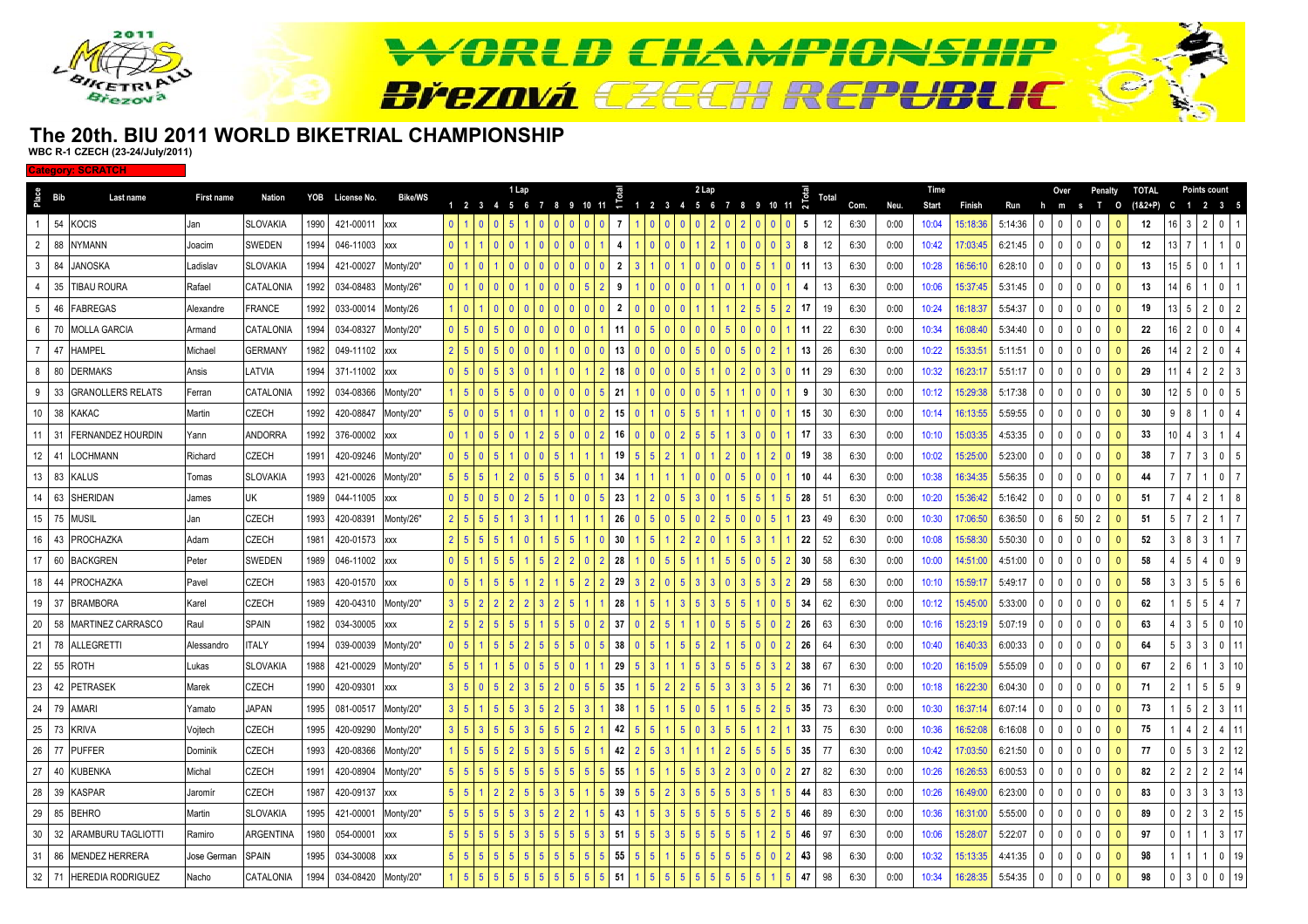

#### **The 20th. BIU 2011 WORLD BIKETRIAL CHAMPIONSHIPWBC R-1 CZECH (23-24/July/2011)**

**Category: SCRATCH**

| $rac{e}{2}$ Bib | Last name               | <b>First name</b> | Nation          | YOB  | License No.         | <b>Bike/WS</b> |  |                                        | 1 Lap |     |            |     |  |                                 | 2 Lap          |                        |    |     | $\ddot{\tilde{e}}$ Total |      |      | Time  |          |         | Over | Penalty      |              | <b>TOTAL</b> |  | <b>Points count</b> |     |
|-----------------|-------------------------|-------------------|-----------------|------|---------------------|----------------|--|----------------------------------------|-------|-----|------------|-----|--|---------------------------------|----------------|------------------------|----|-----|--------------------------|------|------|-------|----------|---------|------|--------------|--------------|--------------|--|---------------------|-----|
|                 |                         |                   |                 |      |                     |                |  |                                        |       |     |            |     |  |                                 |                |                        |    |     |                          | Com. | Neu. | Start | Finish   |         |      |              |              |              |  | 2 3 5               |     |
|                 | 33 45 SMID              | David             | CZECH           | 1974 | 420-05894 xxx       |                |  | $3 \quad 5 \quad 5 \quad 3$            |       |     | $5 \mid 5$ | 49  |  | $5 \mid 5 \mid 5 \mid 5 \mid 5$ |                | $5 \mid 5 \mid 5 \mid$ |    | 52  |                          | 6:30 | 0:00 | 10:22 | 16:50:00 | 6:28:00 |      |              |              | 101          |  |                     |     |
|                 | 34 56 SCHMIDT           | Tomas             | <b>SLOVAKIA</b> | 1991 | 421-00017 xxx       |                |  | 5555                                   |       |     |            | .55 |  | $5 \quad 2 \quad 5 \quad 5$     | $5^{\circ}$    |                        | -5 | 49  | 104                      | 6:30 | 0:00 | 10:14 | 16:27:00 | 6:13:00 |      | $\mathbf{0}$ |              | 104          |  |                     |     |
|                 | 35 76 PESEK             | Ondrej            | <b>CZECH</b>    | 1994 | 420-09329 Monty/20" |                |  |                                        |       |     |            | 53  |  |                                 |                |                        |    | 151 | 104                      | 6:30 | 0:00 | 10:38 | 16:59:30 | 6:21:30 |      |              |              | 104          |  |                     |     |
|                 | 36 50 PASQUALI          | Matteo            | <b>ITALY</b>    | 1988 | 039-00045 xxx       |                |  |                                        | l 5   |     |            | 52  |  |                                 |                |                        |    |     |                          | 6:30 | 0:00 | 10:24 | 15:09:30 | 4:45:30 |      | $\mathbf{0}$ | $\mathbf{0}$ | 107          |  |                     |     |
|                 | 37 36 MORILLO ALMENDROS | David             | CATALONIA       | 1978 | 034-08277 xxx       |                |  |                                        |       |     |            | 55  |  |                                 |                |                        |    | 53  | 108                      | 6:30 | 0:00 |       | 15:27:45 | 5:27:45 |      |              |              | 108          |  |                     |     |
|                 | 38 30 MEDRANO RODRIGO   | Xus               | <b>ANDORRA</b>  | 1991 | 376-00003 xxx       |                |  |                                        | I 5   |     |            | 55  |  | l 5                             |                |                        |    | 55  | 110                      | 6:30 | 0:00 |       | 14:46:40 | 4:38:40 |      | $\mathbf{0}$ | $\mathbf{0}$ | 110          |  |                     |     |
|                 | 39 61 JOHANSSON         | Daniel            | SWEDEN          | 1990 | 046-11007 xxx       |                |  |                                        |       |     |            | 55  |  | <b>15</b>                       |                |                        |    | 55  | 110                      | 6:30 | 0:00 | 10:02 | 14:48:00 | 4:46:00 |      |              |              | 110          |  |                     | 122 |
|                 | 40 62 PIHLSGARD         | Linus             | SWEDEN          | 1992 | 046-11008 xxx       |                |  |                                        |       |     |            | 55  |  |                                 |                |                        |    | 55  | 110                      | 6:30 | 0:00 | 10:16 | 15:42:20 | 5:26:20 |      | 0            |              | 110          |  |                     |     |
|                 | 41 87 CASTANARES MUNOZ  | Dario             | <b>SPAIN</b>    | 1994 | 034-10001 xxx       |                |  |                                        |       |     |            | 55  |  | I 5                             |                |                        |    | 55  | 110                      | 6:30 | 0:00 | 10:28 | 15:39:33 | 5:11:33 |      | $\mathbf{0}$ |              | 110          |  |                     |     |
|                 | 42 74 KRIZ              | Tadeas            | <b>CZECH</b>    | 1995 | 420-08949 Monty/20" |                |  | $5 \mid 5 \mid 5 \mid 5 \mid 5 \mid 5$ |       | l 5 |            | 55  |  | $5 \t5 \t5 \t5 \t5$             | 5 <sup>1</sup> |                        |    | 55  | 110                      | 6:30 | 0:00 | 10:40 | 16:16:00 | 5:36:00 |      | $\mathbf{0}$ | $\mathbf{0}$ | 110          |  |                     |     |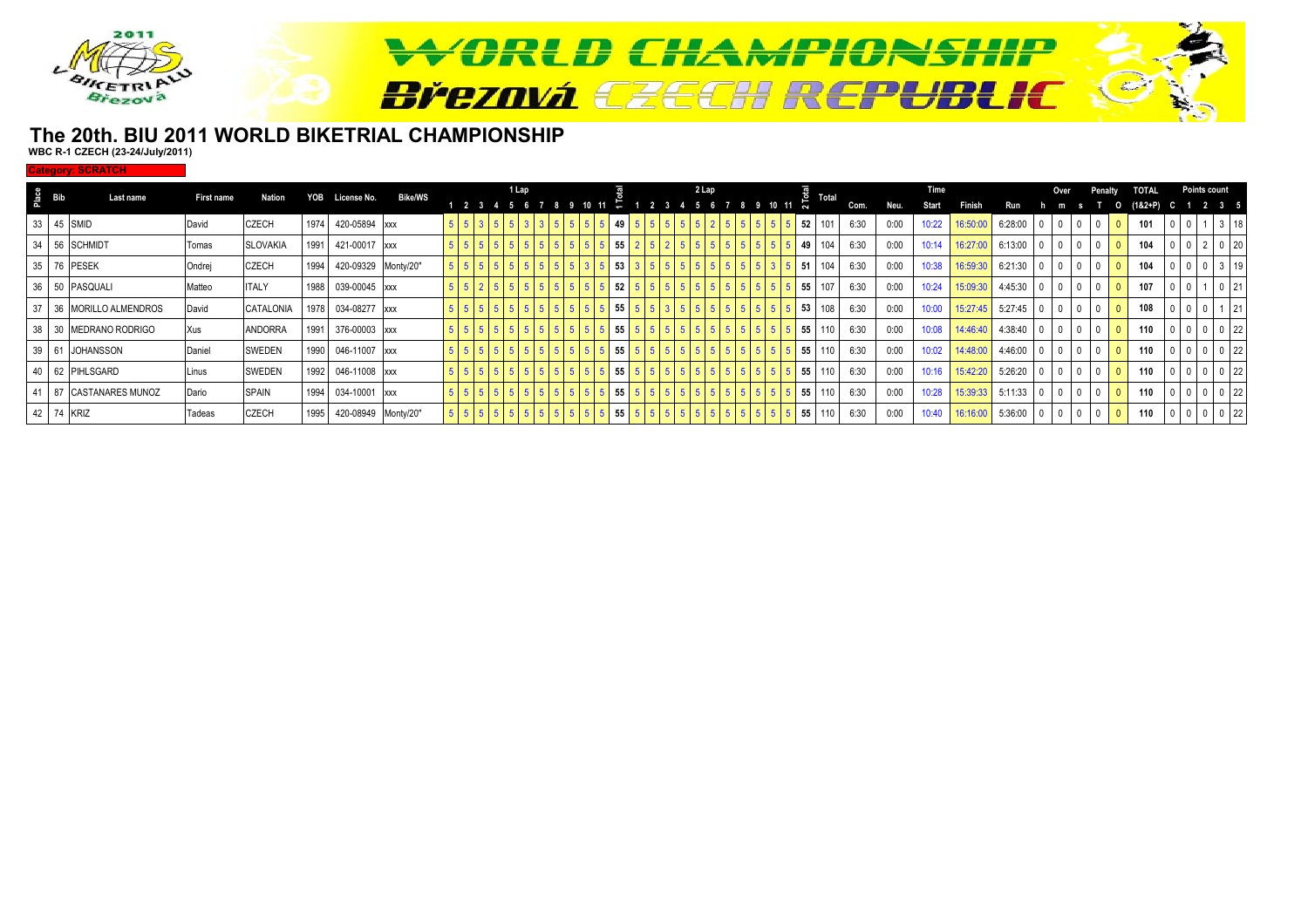

#### **The 20th. BIU 2011 WORLD BIKETRIAL CHAMPIONSHIPWBC R-1 CZECH (23-24/July/2011)**

**Category: MINIME**

| Place<br><b>Bib</b> | Last name                    | <b>First name</b> | <b>Nation</b>   |      | YOB License No.     | <b>Bike/WS</b> |                |                      |                 | 1 Lap                               |                 |                 |                                   |                    |                |                |                | 2 Lap          |                |                |                 |                                | <b>Total</b>   |      |      | Time  |          |         |                | Over                         |              | Penalty      | <b>TOTAL</b>   |                |                 | Points count                     |                |
|---------------------|------------------------------|-------------------|-----------------|------|---------------------|----------------|----------------|----------------------|-----------------|-------------------------------------|-----------------|-----------------|-----------------------------------|--------------------|----------------|----------------|----------------|----------------|----------------|----------------|-----------------|--------------------------------|----------------|------|------|-------|----------|---------|----------------|------------------------------|--------------|--------------|----------------|----------------|-----------------|----------------------------------|----------------|
|                     |                              |                   |                 |      |                     |                |                |                      |                 | $1 \quad 2 \quad 3 \quad 4 \quad 5$ |                 | - 6             | $\mathbf{7}$<br>8                 | L.                 |                |                |                | 1 2 3 4 5      |                | 6              | 7 8             | $\sim$                         |                | Com. | Neu. | Start | Finish   | Run     | h              | m<br><b>S</b>                |              | $\circ$      | $(18.2 + P)$   | C              |                 | 1 2 3 5                          |                |
|                     | 111 DERMAKS                  | Arvis             | <b>ATVIA</b>    | 1998 | 371-11001           | <b>XXX</b>     | $\mathbf{0}$   | $\mathbf{0}$         | - 0             | $\mathbf{0}$                        | $\mathbf{0}$    | $\mathbf{0}$    |                                   | $\mathbf{0}$       |                |                |                | $\mathbf{0}$   |                | $\mathbf{0}$   |                 | 0                              |                | 5:30 | 0:00 | 10:06 | 13:50:15 | 3:44:15 | $\Omega$       |                              | $\cup$       |              |                |                |                 | 0<br>$\mathbf{0}$                | - 0            |
|                     | 2   117 GARCIA MARTINEZ      | Sergio            | SPAIN           | 1996 | 034-12009 xxx       |                | $\overline{0}$ | $\overline{2}$       | $\Omega$        | $\mathbf{0}$                        | $\mathbf{0}$    | $\mathbf{0}$    |                                   | 2                  |                | $\Omega$       |                | $\mathbf{0}$   | $\mathbf{0}$   | $\Omega$       |                 | $\mathbf{0}$<br>$\overline{0}$ |                | 5:30 | 0:00 | 10:08 | 13:58:34 | 3:50:34 | $\mathbf 0$    | $\theta$<br>$\mathbf 0$      | $\mathbf 0$  | $\Omega$     | $\overline{2}$ |                | $\Omega$        | $\Omega$                         | $\mathbf{0}$   |
|                     | 3 112 SMILTANS               | Valters           | <b>ATVIA</b>    | 1997 | 371-11003           | <b>XXX</b>     | $\mathbf{0}$   | $\mathbf{0}$         | $\Omega$        | $\Omega$                            | $\mathbf{0}$    | $\mathbf{0}$    | $\Omega$                          |                    |                | $\Omega$       |                | $\Omega$       | $\Omega$       | $\mathbf{0}$   |                 | $\mathbf{0}$                   | $\mathfrak{D}$ | 5:30 | 0:00 | 10:00 | 3:39:20  | 3:39:20 | $\mathbf 0$    | 0                            | $\mathbf{0}$ | $\Omega$     | $\overline{2}$ |                |                 | $\Omega$<br>0                    | - 0            |
| $\overline{4}$      | 108 RIVA                     | Andrea            | <b>TALY</b>     | 1997 | 039-00046           | Monty/20"      | $\mathbf{0}$   | $\overline{2}$       | $\Omega$        | $\mathbf{0}$                        | $\mathbf{0}$    | $\mathbf{0}$    | $\Omega$<br>$\mathbf{0}$          | $\overline{2}$     |                | $\Omega$       | $\mathbf{0}$   | $\mathbf{0}$   | $\Omega$       | $\mathbf{0}$   |                 |                                | -3             | 5:30 | 0:00 | 10:20 | 14:27:53 | 4:07:53 | $\mathbf{0}$   | $\mathbf{0}$<br>$\mathbf{0}$ | $\mathbf{0}$ | $\mathbf{0}$ | 3              |                |                 | $\mathbf{0}$<br>1                | - 0            |
|                     | 5 113 KOLARIK                | Miroslav          | <b>SLOVAKIA</b> | 1996 | 421-00031           | Monty/20"      | $\overline{0}$ | 3 <sup>°</sup>       |                 | $\mathbf{0}$                        | $\mathbf{0}$    | $\mathbf{0}$    | $\Omega$<br>$\mathbf{0}$          | $\mathbf{\Lambda}$ |                | $\mathbf{0}$   | $\mathbf{0}$   | $\mathbf{0}$   | $\Omega$       | $\mathbf{0}$   |                 | $\overline{0}$<br>$\mathbf{0}$ |                | 5:30 | 0:00 | 10:20 | l4:29:10 | 4:09:10 | $\overline{0}$ | $\mathbf{0}$<br>$\mathbf{0}$ | $\mathbf 0$  | $\mathbf{0}$ |                |                |                 | $\mathbf 0$                      | - 0            |
|                     | 6 103 POPELKA                | Matei             | <b>CZECH</b>    | 1997 | 420-09176           | Monty/20"      | $\mathbf{0}$   | $\mathbf{1}$         | $\overline{0}$  | $\mathbf{0}$                        | $\mathbf{0}$    | $\mathbf{0}$    | $\overline{3}$<br>$\mathbf{0}$    | $\overline{4}$     |                | $\mathbf{0}$   | $\mathbf{0}$   | $\mathbf{0}$   | $\mathbf{0}$   | $\mathbf{0}$   |                 | $\mathbf{0}$                   | 5              | 5:30 | 0:00 | 10:08 | 4:06:23  | 3:58:23 | $\mathbf 0$    | $\mathbf{0}$<br>$\mathbf{0}$ | $\Omega$     | $\mathbf{0}$ | 5              |                | 2               | $\mathbf 0$                      | $\Omega$       |
| $\overline{7}$      | 110 TSUBOI                   | Daichi            | <b>JAPAN</b>    | 1996 | 081-00547           | XXX            | $\mathbf{0}$   | $\mathbf{0}$         | $\Omega$        | $\mathbf{0}$                        | $\mathbf{0}$    |                 | $\Omega$                          | $\overline{2}$     |                | $\Omega$       | $\mathbf{0}$   | $\mathbf{0}$   | $\overline{2}$ | $\mathbf{0}$   |                 | $\mathbf{0}$<br>$\mathbf{3}$   | -5             | 5:30 | 0:00 | 10:18 | 14:26:13 | 4:08:13 | $\Omega$       | $\Omega$<br>$\theta$         | $\Omega$     | $\Omega$     | 5              |                | 3               | $\Omega$                         | - 0            |
| 8 104 SENK          |                              | Ondrej            | CZECH           | 1996 | 420-09038           | Monty/20"      | $\mathbf{0}$   |                      | $\Omega$        | $\mathbf{0}$                        | $\mathbf{0}$    | $\mathbf{0}$    |                                   |                    |                | $\Omega$       |                | $\mathbf{0}$   | -5             | $\mathbf{0}$   |                 | 5<br>$10$                      | 11             | 5:30 | 0:00 | 10:18 | 14:37:30 | 4:19:30 | $\Omega$       | 0                            | $\mathbf 0$  |              | 11             |                |                 | $\Omega$<br>$\mathbf{0}$         | $\overline{2}$ |
| -9                  | 105 FABREGAS                 | Ludovic           | FRANCE          | 1996 | 033-00015           | Monty/20       |                |                      | $5\overline{5}$ | $\mathbf{0}$                        | $\mathbf{0}$    | $\mathbf{0}$    | $\Omega$<br>$\mathbf{0}$          | $\overline{7}$     |                | $\Omega$       |                | $\mathbf{0}$   |                | $\mathbf{0}$   |                 | $\mathbf{0}$<br>5              | 12             | 5:30 | 0:00 | 10:14 | 14:24:00 | 4:10:00 | $\mathbf 0$    | 0                            | 0            | $\Omega$     | 12             |                |                 | 0<br>$\Omega$                    | $\overline{2}$ |
| 10 122 HULT         |                              | Tobias            | <b>SWEDEN</b>   | 1996 | 046-11005           | Monty/20"      | $\mathbf{0}$   | 3 <sup>°</sup>       | $5\overline{5}$ | $\mathbf{0}$                        |                 | $\mathbf{0}$    | $\overline{2}$<br>$\Omega$        | 11                 |                |                |                | $\mathbf{0}$   |                | $\mathbf{0}$   |                 | $\mathbf{0}$<br>$\overline{7}$ | 18             | 5:30 | 0:00 | 10:02 | 14:02:43 | 4:00:43 | $\mathbf{0}$   | $\Omega$<br>$\theta$         | $\Omega$     | $\mathbf{0}$ | 18             | 8              | 3               | $\overline{2}$<br>$\overline{2}$ |                |
|                     | 11 125 GAWTHORPE             | Owen              | UK              | 1996 | O44-11007           | <b>XXX</b>     | $\mathbf{0}$   | 5 <sup>5</sup>       | $5\overline{5}$ |                                     | $\mathbf{0}$    | $\Omega$        | $5\overline{5}$<br>$\mathbf{0}$   | 16                 |                | $\Omega$       | $\mathbf{0}$   |                | $\Omega$       | $\mathbf{0}$   |                 | $\mathbf{0}$<br>$\mathbf{3}$   | 19             | 5:30 | 0:00 | 10:12 | 15:11:06 | 4:59:06 | $\Omega$       | $\mathbf{0}$<br>$\Omega$     | $\Omega$     | $\mathbf{0}$ | 19             |                |                 | $\mathbf{0}$                     | $\overline{3}$ |
|                     | 12 107 FROSINI               | Guido             | <b>TALY</b>     | 1996 | 039-00043           | <b>XXX</b>     | $\mathbf{0}$   | 5 <sup>5</sup>       | $\overline{2}$  | $\mathbf{0}$                        | $\mathbf{0}$    |                 | $\overline{3}$<br>$\mathbf{0}$    | 11                 |                | $\overline{3}$ |                |                | $\mathbf{0}$   | $\mathbf{0}$   | 5               | 11                             | 22             | 5:30 | 0:00 | 10:14 | 14:22:23 | 4:08:23 | $\overline{0}$ | $\mathbf{0}$<br>0            | $\mathbf 0$  | $\mathbf{0}$ | 22             |                |                 | $\overline{2}$                   | $\overline{2}$ |
| 13 114 IVAN         |                              | Michal            | <b>SLOVAKIA</b> | 1997 | 421-00012 xxx       |                | $\mathbf{0}$   | $\blacktriangleleft$ | $\Omega$        | $\mathbf{0}$                        | $\mathbf{0}$    | $\mathbf{0}$    | -5<br>$\mathbf{0}$                | 6                  |                |                | 5 <sup>5</sup> | $\mathbf{0}$   | -5             | $\mathbf{0}$   |                 | 20<br>$\mathbf{0}$             | 26             | 5:30 | 0:00 | 10:16 | 14:31:19 | 4:15:19 | $\Omega$       | $\theta$<br>$\Omega$         | $\Omega$     |              | 26             |                |                 | $\mathbf{0}$<br>$\mathbf 0$      | 5              |
|                     | 14 121 HERRERA REYES         | Raul              | <b>SPAIN</b>    | 1997 | 034-18011           | <b>XXX</b>     | $\mathbf{0}$   | 5 <sup>5</sup>       | $\overline{2}$  | 5 <sup>5</sup>                      |                 | $\mathbf{0}$    |                                   | 15                 |                | $\overline{2}$ |                | $\mathbf{0}$   | 3              |                |                 | 11                             | 26             | 5:30 | 0:00 | 10:00 | 13:46:20 | 3:46:20 | $\mathbf 0$    | $\mathbf{0}$<br>0            | $\Omega$     |              | 26             | Δ              | 6               | $\overline{2}$<br>$\overline{2}$ | $\overline{2}$ |
|                     | 15 124 CARLSSON              | Alexander         | <b>SWEDEN</b>   | 1996 | 046-11013 xxx       |                | 5 <sup>1</sup> | 5 <sup>5</sup>       | $\Omega$        | $5^{\circ}$                         |                 | $\Omega$        | $\mathbf{3}$                      | 20                 |                |                |                | $\mathbf{0}$   | $\Omega$       | 5              |                 | $\mathbf{0}$<br>$\overline{7}$ | 27             | 5:30 | 0:00 | 10:02 | 14:09:24 | 4:07:24 | $\mathbf 0$    | $\theta$                     | $\Omega$     |              | 27             | 8              |                 |                                  | $\overline{4}$ |
|                     | 16 116 TAPUSIK               | Simon             | <b>SLOVAKIA</b> | 1997 | 421-00008           | <b>XXX</b>     |                | 5 <sup>5</sup>       | $\overline{3}$  |                                     | -5              |                 |                                   | 19                 |                | $\sqrt{5}$     |                |                |                |                |                 | 11                             | 30             | 5:30 | 0:00 | 10:04 | 14:00:18 | 3:56:18 | $\mathbf 0$    | $\mathbf{0}$                 | $\Omega$     | $\Omega$     | 30             |                | 10 <sup>1</sup> | 1                                | -3             |
|                     | 17 102 KLOUCEK               | Filip             | CZECH           | 1998 | 420-09197           | Monty/20"      |                | $\mathbf{3}$         |                 | $\mathbf{0}$                        | $5\phantom{.0}$ | 5 <sup>5</sup>  | $\overline{2}$                    | 19                 |                |                |                | $\mathbf{0}$   | -5             |                |                 | $\overline{2}$<br>13           | 32             | 5:30 | 0:00 | 10:12 | 14:18:43 | 4:06:43 | $\cdot$ 0      | $\mathbf{0}$<br>$\Omega$     | $\mathbf 0$  | $\Omega$     | 32             | $\overline{2}$ | 6               | $\overline{4}$                   | 3              |
|                     | 18 101 HLAVKA                | Marek             | CZECH           | 1998 | 420-09072           | Monty/20"      | $\mathbf{0}$   | 5 <sup>5</sup>       | $5\overline{5}$ | $\mathbf{0}$                        | -5              | 5 <sup>5</sup>  | $\overline{2}$<br>$\mathbf{0}$    | 22                 |                | 5              |                | $\mathbf{0}$   | 5 <sup>5</sup> | $\mathbf{0}$   |                 | $\mathbf{0}$                   | 16<br>38       | 5:30 | 0:00 | 10:10 | 14:13:55 | 4:03:55 | $\mathbf 0$    | $\mathbf 0$<br>$\mathbf 0$   | 0            | $\Omega$     | 38             |                | $\Omega$        | $\overline{2}$                   | - 6            |
|                     | 19 120 OLIVER PASTOR         | Daniel            | <b>SPAIN</b>    | 1996 | 034-44059           | Monty/20"      | $\mathbf{0}$   | $\overline{2}$       |                 | 5 <sup>5</sup>                      | -5              | 3               |                                   | 19                 |                |                | 3 <sup>1</sup> |                | 3              | 5 <sup>5</sup> | 3               | $\mathbf{0}$<br>21             | 40             | 5:30 | 0:00 | 10:22 | 14:42:59 | 4:20:59 | $\mathbf 0$    | $\mathbf{0}$<br>$\mathbf{0}$ | $\Omega$     | $\Omega$     | 40             | $\overline{2}$ |                 | $\overline{2}$<br>$\overline{4}$ | $\overline{4}$ |
| 20 115 MUCHA        |                              | Samuel            | <b>SLOVAKIA</b> | 1996 | 421-00025           | Monty/20"      |                | 5 <sup>5</sup>       | -5              | $\overline{2}$                      | $\overline{2}$  |                 | $\mathbf{3}$                      | 20                 |                |                |                |                | 5              |                |                 | 22<br>$\overline{2}$           | 42             | 5:30 | 0:00 | 10:22 | 14:53:14 | 4:31:14 | $\mathbf 0$    | 0                            | $\Omega$     |              | 42             |                |                 | 5 <sub>5</sub>                   | 5              |
|                     | 21   118   FERNANDEZ HIDALGO | Daniel            | SPAIN           | 1996 | 034-06005           | Monty/20"      | $2^{\circ}$    | 5 <sup>5</sup>       | -5              | $\overline{2}$                      |                 | 5               | -5                                | 25                 |                |                |                |                |                | 5              |                 | $\overline{0}$<br>21           | 46             | 5:30 | 0:00 | 10:10 | 14:12:35 | 4:02:35 | $\mathbf 0$    | $\mathbf 0$<br>$\mathbf{0}$  | $\mathbf{0}$ | $\Omega$     | 46             |                |                 | $\Omega$<br>4                    | $\overline{7}$ |
|                     | 22 109 SANTINI               | Nicolo            | <b>TALY</b>     | 1996 | 039-00047           | Monty/20"      | 5 <sup>1</sup> | 5 <sup>5</sup>       | -5              | 2 <sup>2</sup>                      | $\mathbf{0}$    | $5\phantom{.0}$ | $\overline{3}$                    | 26                 |                | -5             |                | $\overline{2}$ | 5 <sup>5</sup> | 5              |                 | 5 <sup>5</sup><br>28           | 54             | 5:30 | 0:00 | 10:04 | 14:20:00 | 4:16:00 | $\mathbf 0$    | $\mathbf{0}$                 | $\mathbf{0}$ | $\Omega$     | 54             |                |                 | $\overline{2}$<br>$\mathbf{3}$   | 8              |
|                     | 23 100 MATEO IBANEZ          | Marc              | CATALONIA       | 1996 | 034-08472           | <b>XXX</b>     | 5 <sup>1</sup> | 5 <sup>5</sup>       | $\overline{2}$  | 2 <sup>2</sup>                      | -5              | 5 <sup>5</sup>  | $5\overline{5}$<br>5              | 34                 |                | -5             |                |                | 5              | $\overline{2}$ |                 | 28<br>5                        | 62             | 5:30 | 0:00 | 10:06 | 14:16:19 | 4:10:19 | $\mathbf 0$    | $\mathbf{0}$<br>$\mathbf{0}$ | $\Omega$     |              | 62             | 0              |                 | $\overline{4}$                   | 10             |
|                     | 24 123 RISHEDE               | Erik              | SWEDEN          | 1998 | 046-11009           | Monty/20"      | $5-1$          | 5 <sup>5</sup>       | $5^{\circ}$     | 5 <sup>5</sup>                      | -5              | 5 <sup>5</sup>  | $5\phantom{.0}$<br>5 <sup>5</sup> | 40                 | 5 <sup>5</sup> | -5             | 5 <sup>5</sup> | $\overline{5}$ | 5 <sup>5</sup> | 5 <sup>5</sup> | $5\phantom{.0}$ | 5 <sup>5</sup>                 | 40<br>80       | 5:30 | 0:00 | 10:16 | 15:22:05 | 5:06:05 | $\mathbf 0$    | $\mathbf{0}$<br>$\Omega$     | $\Omega$     | $\Omega$     | 80             | $\Omega$       | $\Omega$        | $\mathbf 0$<br>$\mathbf{0}$      | 16             |
|                     | 106 BONALDA                  | Marco             | <b>TALY</b>     | 1997 | 039-00040 Monty/20" |                |                |                      |                 |                                     |                 |                 |                                   |                    |                |                |                |                |                |                |                 |                                |                |      |      |       |          |         | <b>DNS</b>     |                              |              |              |                |                |                 |                                  |                |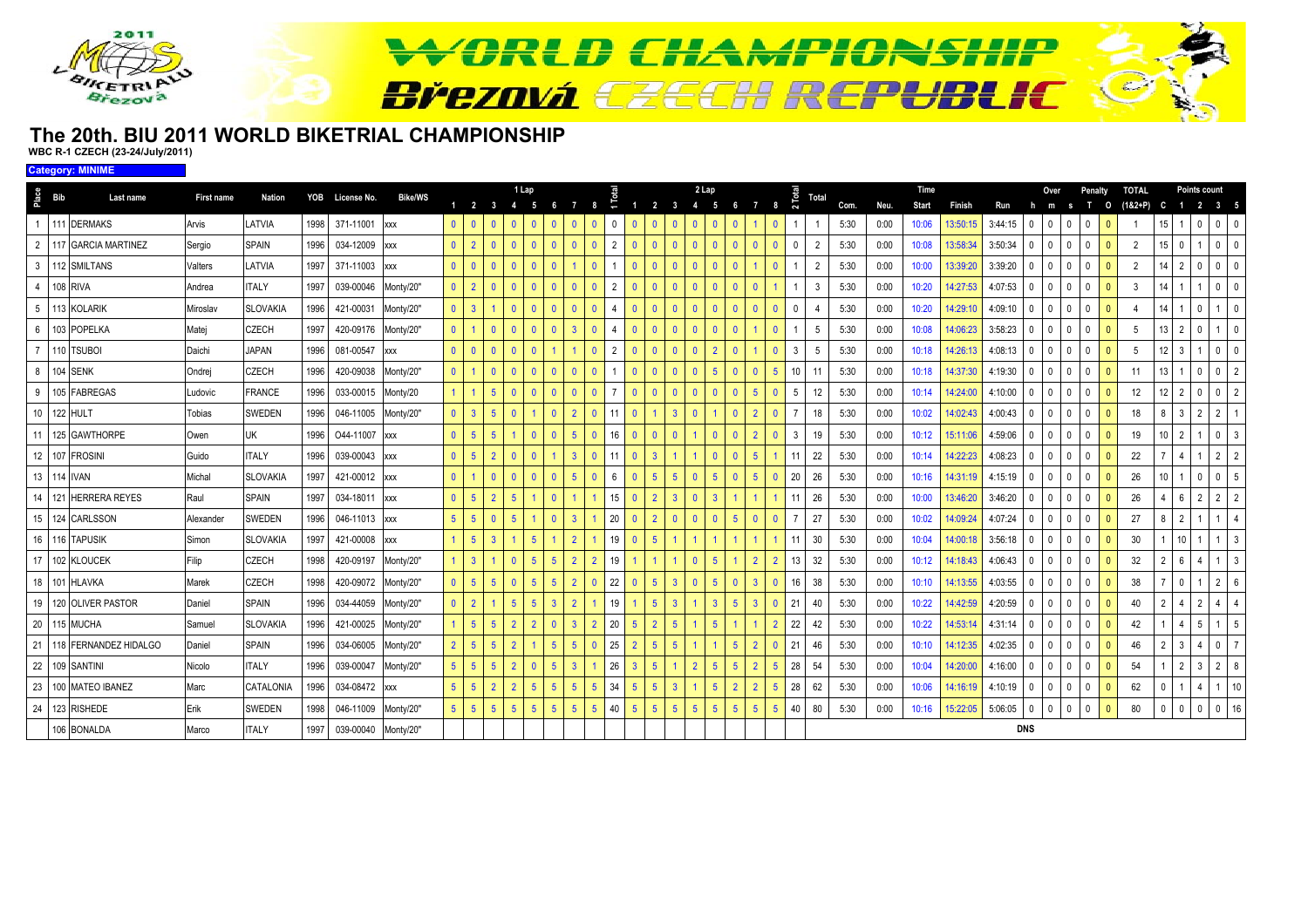

#### **The 20th. BIU 2011 WORLD BIKETRIAL CHAMPIONSHIPWBC R-1 CZECH (23-24/July/2011)**

**Category: BENJAMIN**

|                | $rac{6}{2}$ Bib | Last name               | <b>First name</b> | Nation          | YOB  | License No.         | <b>Bike/WS</b> |                |                 |                |                | 1 Lap          |                |                |                |                 |            |  | 2 Lap |                |   |              |    | Total |      |      | <b>Time</b>  |               |         |                         | Penalty |                         | <b>TOTAL</b> |  | Points count        |                |  |
|----------------|-----------------|-------------------------|-------------------|-----------------|------|---------------------|----------------|----------------|-----------------|----------------|----------------|----------------|----------------|----------------|----------------|-----------------|------------|--|-------|----------------|---|--------------|----|-------|------|------|--------------|---------------|---------|-------------------------|---------|-------------------------|--------------|--|---------------------|----------------|--|
|                |                 |                         |                   |                 |      |                     |                |                |                 |                |                |                |                |                |                |                 |            |  |       |                |   |              |    |       | Com. | Neu. | <b>Start</b> | <b>Finish</b> | Run     |                         |         |                         | $(182 + P)$  |  |                     | 3 <sub>5</sub> |  |
|                |                 | 140 TSUCHIYA            | Ryoga             | JAPAN           | 1999 | 081-00552 Monty/20" |                |                | $0$ $0$         | - 0            | $\mathbf{0}$   |                | $\overline{0}$ |                | $\overline{0}$ |                 |            |  |       |                |   | $\mathbf{0}$ | -0 |       | 5:30 | 0:00 | 10:28        | 14:35:25      | 4:07:25 | 0 <sup>1</sup>          |         | $\overline{0}$          | $\mathbf{0}$ |  | $\mathbf 0$         | 0 <sub>0</sub> |  |
|                |                 | 2 141 UJIKAWA           | Yuga              | <b>JAPAN</b>    | 1999 | 081-00596 Monty/20" |                | $\overline{0}$ | 0               | - 0            | $\mathbf{0}$   | - 0            |                |                | $\mathbf{0}$   |                 |            |  |       |                |   | $\mathbf{0}$ | -0 |       | 5:30 | 0:00 | 10:34        | 14:40:23      | 4:06:23 | 0 <sup>1</sup>          |         | - 0                     |              |  |                     | $\mathbf{0}$   |  |
| 3              |                 | 145 RICHART MARTIN      | Arturo            | <b>SPAIN</b>    | 1999 | 034-28087           | Monty/20"      | $\Omega$       |                 | $\overline{2}$ | $\mathbf{0}$   |                |                |                | $\overline{2}$ | 6               |            |  |       |                |   |              | -3 | q     | 5:30 | 0:00 | 10:40        | 14:55:50      | 4:15:50 | 0 <sup>1</sup>          |         |                         | 9            |  |                     |                |  |
| $\overline{4}$ |                 | 147 FREDRIKSSON         | Viktor            | <b>SWEDEN</b>   | 1999 | 046-11006 Monty/20" |                | $\mathbf{0}$   |                 | 5 <sup>5</sup> | $\mathbf{0}$   | $\overline{3}$ |                |                | $\mathbf{0}$   | 10              |            |  |       |                |   | $\mathbf{0}$ |    | 11    | 5:30 | 0:00 | 10:26        | 14:46:20      | 4:20:20 | 0 <sup>1</sup>          |         | - 0                     | 11           |  |                     |                |  |
|                |                 | 5 144 HLAVATY           | Samuel            | <b>SLOVAKIA</b> | 1999 | 421-00010 Monty/20" |                |                |                 |                |                |                |                | 5              | $\mathbf{0}$   |                 |            |  |       |                |   |              | 5  | 12    | 5:30 | 0:00 | 10:32        | 14:39:02      | 4:07:02 | 0 <sup>1</sup>          |         |                         | 12           |  |                     |                |  |
|                |                 | 6 142 SHIOZAKI          | Tom               | <b>JAPAN</b>    | 1999 | 081-00621           | Monty/20"      | $\Omega$       |                 | 5              | $\overline{3}$ |                | $\overline{5}$ |                | $\mathbf{0}$   | 14              |            |  |       |                |   |              |    | 14    | 5:30 | 0:00 | 10:38        | 15:26:00      | 4:48:00 | 0 <sup>1</sup>          |         |                         | 14           |  |                     |                |  |
|                |                 | 137 PAVLIK              | Michal            | CZECH           | 1999 | 420-09372 Monty/20" |                |                |                 | -5             |                |                | 5              | -5             | $\Omega$       | 15              |            |  |       |                |   |              |    | 25    | 5:30 | 0:00 | 10:36        | 15:07:21      | 4:31:21 | $0-1$<br>$\overline{0}$ |         |                         | 25           |  |                     |                |  |
|                |                 | 8 131 CODINA SALGADO    | Arnau             | CATALONIA       | 1999 | 034-43071           | <b>XXX</b>     |                | $\overline{2}$  |                |                |                | $\overline{0}$ | -5             | $\mathbf{0}$   | 14              |            |  |       |                |   | $\Omega$     | 17 | 31    | 5:30 | 0:00 | 10:30        | 14:57:56      | 4:27:56 | 0 <sup>1</sup>          |         |                         | 31           |  |                     |                |  |
|                |                 | 9 133 JANKA             | Lukas             | CZECH           | 1999 | 420-09283 Monty/20" |                | 3 <sup>7</sup> |                 | 3              |                | $\overline{2}$ | 5              |                |                | 22              |            |  |       |                |   |              | 13 | 35    | 5:30 | 0:00 | 10:36        | 15:16:15      | 4:40:15 | $\cdot$ 10 $\cdot$      |         |                         | 35           |  |                     |                |  |
|                |                 | 10 136 MALEK            | Krystof           | CZECH           | 2000 | 420-09388           | Monty/20"      |                |                 |                |                |                | 5              |                |                |                 |            |  |       |                |   |              | 24 | 39    | 5:30 | 0:00 | 10:28        | 14:50:40      | 4:22:40 | $\overline{0}$          |         |                         | 39           |  | $\overline{2}$      |                |  |
|                |                 | 11   130   SEGU ROIG    | Sergi             | CATALONIA       | 1999 | 034-43080 xxx       |                | 3 <sup>1</sup> |                 |                | $\overline{5}$ |                |                |                |                | 23              |            |  |       |                |   |              | 18 | 41    | 5:30 | 0:00 | 10:34        | 15:01:52      | 4:27:52 | 0 <sup>1</sup>          |         |                         | 41           |  | $\overline{2}$      | $\overline{2}$ |  |
|                |                 | 12   146 TUNEZ SALVADOR | Diego             | <b>SPAIN</b>    | 1999 | 034-44056           | Monty/20"      |                |                 |                | $\mathbf{0}$   | -5             | $\overline{3}$ |                |                | 28              |            |  |       |                |   |              | 20 | 48    | 5:30 | 0:00 | 10:26        | 14:44:44      | 4:18:44 | 0 <sup>1</sup>          |         | $\Omega$                | 48           |  | $\overline{2}$      | 6              |  |
|                |                 | 13 132 CANO CODINA      | Jordi             | CATALONIA       | 1999 | 034-08327           | Monty/20"      |                | $5\overline{5}$ | -5             | $\mathbf{3}$   | -3             |                | 5              | 5 <sup>5</sup> | 29              |            |  |       | 5 <sup>1</sup> |   |              | 30 | 59    | 5:30 | 0:00 | 10:30        | 15:05:10      | 4:35:10 | 0 <sup>1</sup>          |         | $\Omega$                | 59           |  |                     | 3 <sup>1</sup> |  |
|                |                 | 14 138 POCHTIOL         | Marek             | CZECH           | 2001 | 420-09462 Monty/20" |                |                | $5 \mid 5$      | -5             | 5 <sup>5</sup> | -3             | 5 <sup>5</sup> | $\overline{2}$ |                | 33              |            |  |       |                |   |              | 30 | 63    | 5:30 | 0:00 | 10:32        | 14:50:00      | 4:18:00 | 0 <sup>1</sup>          |         | $\Omega$                | 63           |  | 3<br>$\overline{4}$ |                |  |
|                |                 | 15 143 BLUMFELDS        | Ralfs             | LATVIA          | 2000 | 371-11008 Monty/20" |                |                | $5 \mid 5$      | 5 <sup>5</sup> | $\mathbf{0}$   | $5^{\circ}$    | $5^{\circ}$    |                |                | 30 <sup>°</sup> |            |  |       |                | 5 |              | 34 | 64    | 5:30 | 0:00 | 10:24        | 14:24:00      | 4:00:00 | 0 <sup>1</sup>          |         | $\overline{\mathbf{0}}$ | 64           |  | 3                   |                |  |
|                |                 | 16 135 KURIL            | Michal            | CZECH           | 2001 | 420-09368 Monty/20" |                |                | $5 \mid 5$      | -5             | 5 <sup>5</sup> | 5              | $5\phantom{1}$ |                |                | 38              |            |  |       |                |   |              | 40 | 78    | 5:30 | 0:00 | 10:40        | 15:11:48      | 4:31:48 | $0$ 0                   |         | $\overline{0}$          | 78           |  |                     |                |  |
|                |                 | 17 134 KOSIK            | Adam              | CZECH           | 2001 | 420-09483 Monty/20" |                |                | $5 \mid 5$      | 5 <sup>1</sup> | 5 <sup>5</sup> | $-5$           | $-5$           | -5             | 5 <sup>5</sup> | 40              | $\sqrt{5}$ |  |       |                |   |              | 38 | 78    | 5:30 | 0:00 | 10:38        | 15:12:35      | 4:34:35 | 0 <sub>0</sub>          |         | $\overline{0}$          | 78           |  |                     |                |  |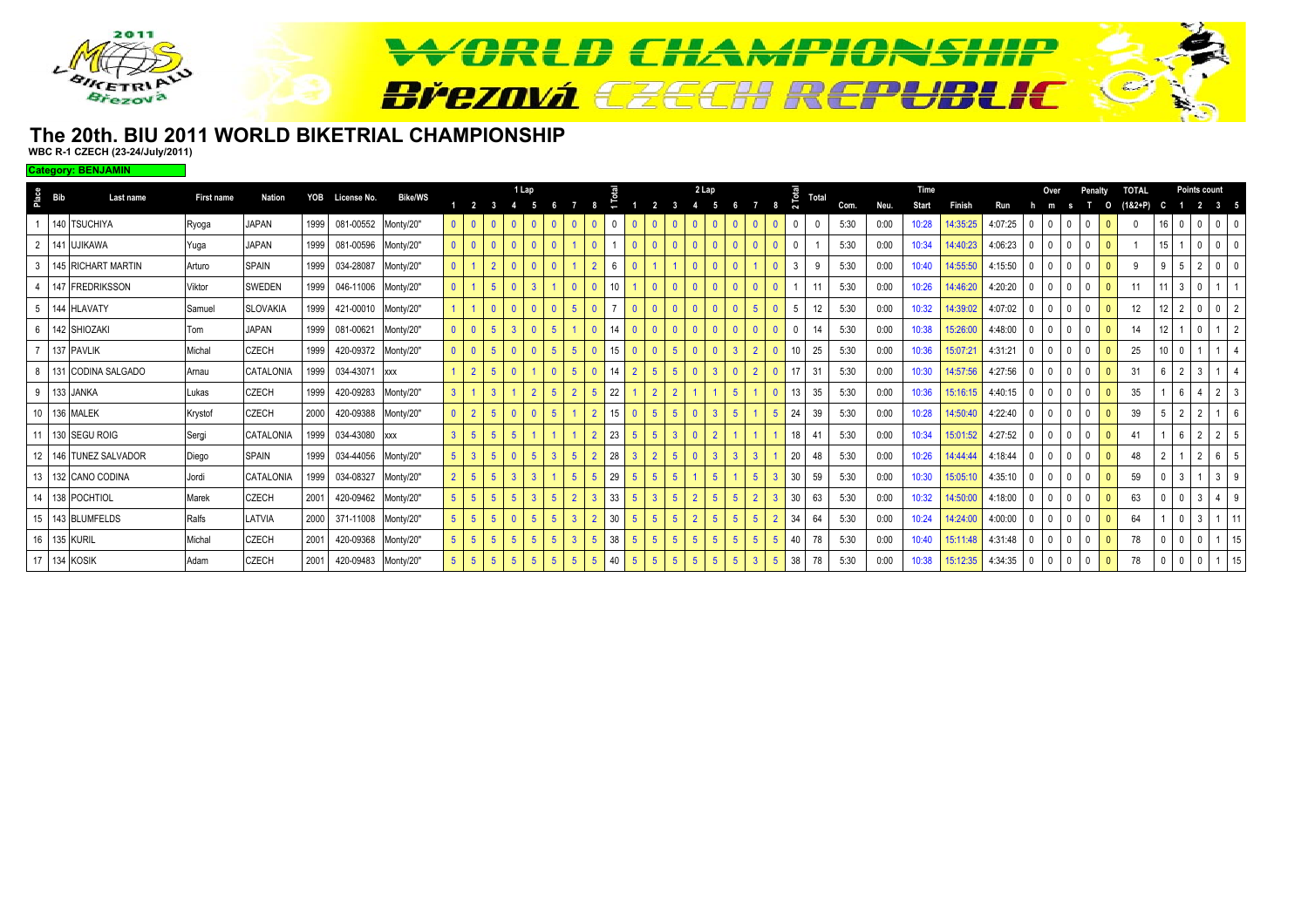

#### **The 20th. BIU 2011 WORLD BIKETRIAL CHAMPIONSHIPWBC R-1 CZECH (23-24/July/2011)**

**Category: POUSSIN**

| $rac{e}{\sqrt{2}}$ Bib | Last name             | First name | Nation         | YOB  | License No.              | <b>Bike/WS</b> |  |                | 1 Lap |  |    |  | 2 Lap |    | $\frac{\overline{B}}{C}$ Total |    |      |      | Time         |          |         |                 |              | Penaltv        | <b>TOTAL</b> |                     | Points count   |                |                |
|------------------------|-----------------------|------------|----------------|------|--------------------------|----------------|--|----------------|-------|--|----|--|-------|----|--------------------------------|----|------|------|--------------|----------|---------|-----------------|--------------|----------------|--------------|---------------------|----------------|----------------|----------------|
|                        |                       |            |                |      |                          |                |  |                |       |  |    |  |       |    |                                |    | Com. | Neu. | <b>Start</b> | Finish   |         |                 |              |                | $(182 + P)$  |                     |                |                |                |
|                        | 161 MOREWOOD          | Adam       | IJК            |      | 2002 044-11001 Monty/20" |                |  |                |       |  |    |  |       |    |                                |    | 5:30 | 0:00 | 10:46        | 14:54:00 | 4:08:00 |                 |              |                |              | U                   |                |                |                |
|                        | 2 158 UJIKAWA         | Seiya      | <b>JAPAN</b>   |      | 2002 081-00639 Monty/20" |                |  |                |       |  |    |  |       |    |                                |    | 5:30 | 0:00 | 10:48        | 15:08:11 | 4:20:11 | 0               | $\Omega$     |                |              |                     |                | $\mathbf 0$    |                |
|                        | 3 157 MASUDA          | Nagamasa   | <b>JAPAN</b>   |      | 2002 081-00620 Monty/20" |                |  |                |       |  |    |  |       |    |                                |    | 5:30 | 0:00 | 10:46        | 15:17:53 | 4:31:53 | 0               | $\mathbf{0}$ | $\mathbf{0}$   |              |                     | $\overline{0}$ |                |                |
|                        | 150 ROVIRA CAMPANA    | Alan       | CATALONIA      |      | 2003 034-08393 xxx       |                |  |                |       |  |    |  |       |    |                                |    | 5:30 | 0:00 | 10:42        | 15:18:33 | 4:36:33 | $\overline{0}$  | $\mathbf{0}$ |                |              | $13 \mid 2$         | $\mathbf{0}$   | $\mathbf{0}$   |                |
|                        | 5 154 MOKRY           | Petr       | <b>CZECH</b>   | 2002 | 420-09463 Monty/20"      |                |  |                |       |  |    |  |       |    |                                | 18 | 5:30 | 0:00 | 10:50        | 15:19:46 | 4:29:46 | $\overline{0}$  | $\mathbf{0}$ | $\overline{0}$ | 18           | $\overline{4}$<br>8 | $2 \quad 0$    |                | $\vert$ 2      |
|                        | 6 156 CRESCENZI       | Diego      | <b>ITALY</b>   |      | 2003 039-00042 Monty/20" |                |  |                |       |  |    |  |       |    |                                | 18 | 5:30 | 0:00 | 10:42        | 14:59:40 | 4:17:40 | $\mathbf{0}$    | $\mathbf{0}$ | $\overline{0}$ | 18           | 8                   | $\overline{0}$ | $\mathbf{0}$   | $\vert$ 2      |
|                        | 153 HANZAL            | Krystof    | <b>CZECH</b>   |      | 2003 420-09510 Monty/20" |                |  |                |       |  |    |  |       |    |                                | 19 | 5:30 | 0:00 | 10:52        | 15:46:00 | 4:54:00 | $\mathbf{0}$    | $\Omega$     | $\overline{0}$ | 19           |                     | $\overline{2}$ | $\mathbf{0}$   | $\vert$ 2      |
|                        | 8 151 SERRA VAL       | Max        | CATALONIA      |      | 2003 034-08474 Monty/20" |                |  |                |       |  | 15 |  |       |    |                                | 28 | 5:30 | 0:00 | 10:44        | 15:33:52 | 4:49:52 | $\vert 0 \vert$ | $\mathbf{0}$ | $\mathbf{0}$   | 28           |                     |                |                |                |
|                        | 9 152 PUJOL MARTINEZ  | Pau        | CATALONIA      |      | 2002 034-17065 xxx       |                |  | $\overline{2}$ |       |  |    |  |       |    |                                | 32 | 5:30 | 0:00 | 10:44        | 15:33:40 | 4:49:40 | l o             | $\mathbf{0}$ | $\Omega$       | 32           |                     | $\overline{4}$ | 3 <sup>1</sup> | $\overline{2}$ |
|                        | 10 160 RICHART MARTIN | Eduardo    | <b>SPAIN</b>   |      | 2004 034-28093 xxx       |                |  |                |       |  | 14 |  |       | -5 | 20 <sup>1</sup>                | 34 | 5:30 | 0:00 | 10:48        | 15:27:27 | 4:39:27 | l 0             | $\Omega$     | $\mathbf{0}$   | 34           |                     | $\overline{4}$ | $3 \mid 3$     |                |
|                        | 11 155 BORCHERS       | Yannick    | <b>GERMANY</b> |      | 2002 0049-11101 xxx      |                |  |                |       |  |    |  |       |    |                                |    | 5:30 | 0:00 | 10:50        | 15:27:09 | 4:37:09 | 0               | $\Omega$     | $\overline{0}$ | 40           |                     | 6              | 2              |                |